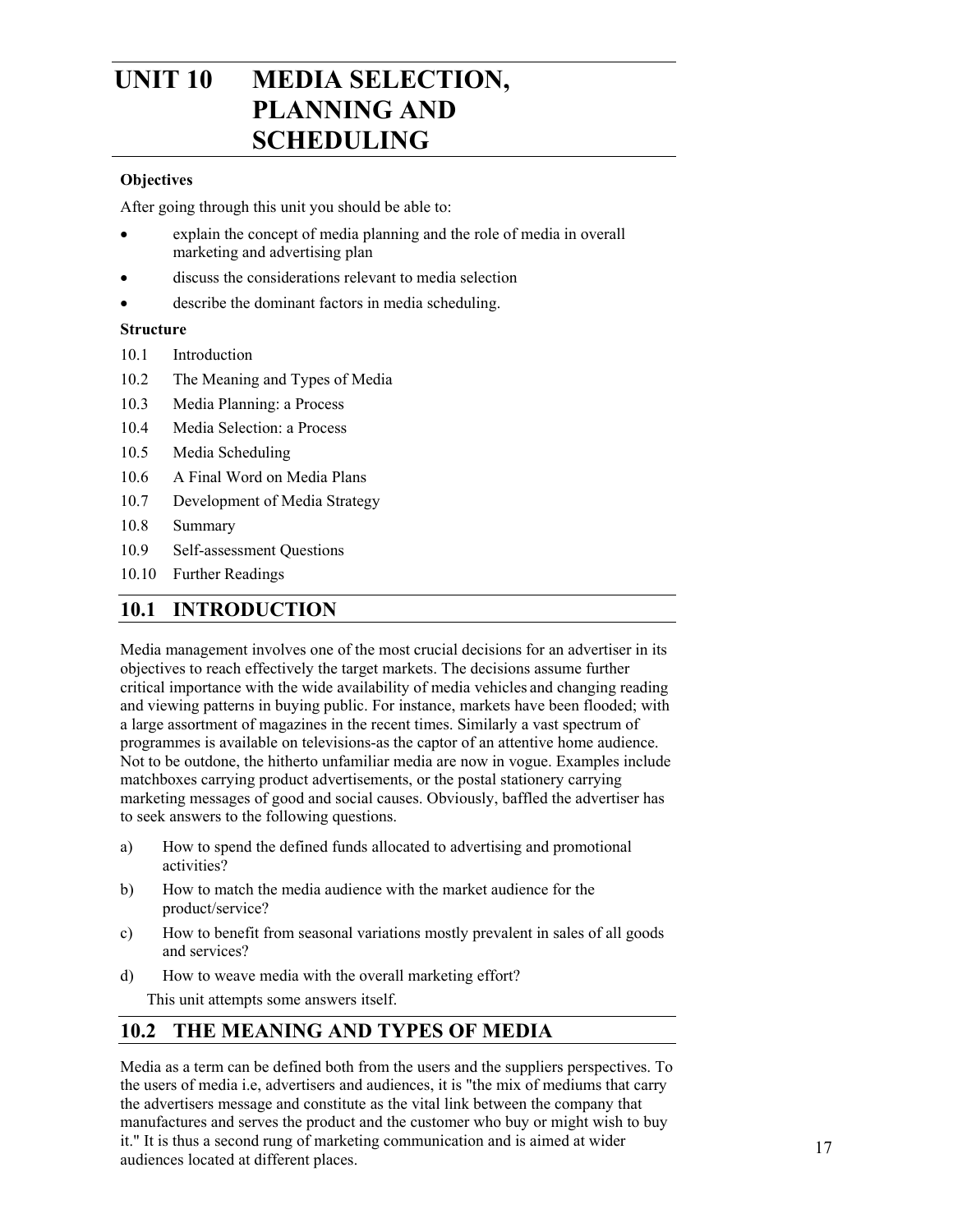Media Planning Concepts Media suppliers on the other hand, include the institutions that offer media. To them it is a "mix of service organizations which aim to fulfil the needs of listeners, viewers and readers for information and entertainment" . Note that the media are not primarily and purely for carrying the marketing messages. They render a far more meaningful and comprehensive set of beneficial services in which besides entertainment and information, marketing messages , are carried to the audience. Naturally, therefore, each medium will do its best for making it more attractive and closer to its audience. Also, these media themselves have to market to the media users. Almost every medium- be it television and newspapers, has a sales and marketing department to look after this particular function.

# **Types of Media**

Advertisers face virtually oceanful media choices, though many of them may be summarily rejected as being irrelevant either to the product type or to consumer types. The following are the major types of Media:

- Directory Media
- Direct Mail Media
- Radio Advertising
- Point of Purchase Media
- Outdoor Media
- Newspaper
- Media Magazine
- Transit Media
- Screen Media
- Television Media
- Specialty Media

For a deeper understanding of the qualitative and quantitative picture of Media in India, please refer to Unit 12 of this course.

### **Activity 1**

Choose a particular industry (e.g., computer or cosmetics) or a particular product line (e.g., home-refrigerators) and identify how many of the media mentioned above are actually used.

| a) | Name of the Industry            | <b>Media Chosen.</b> |
|----|---------------------------------|----------------------|
|    |                                 |                      |
|    |                                 |                      |
|    |                                 |                      |
|    |                                 |                      |
| b) | <b>Name of the Product Line</b> |                      |
|    |                                 |                      |
|    |                                 |                      |
|    |                                 |                      |
|    |                                 |                      |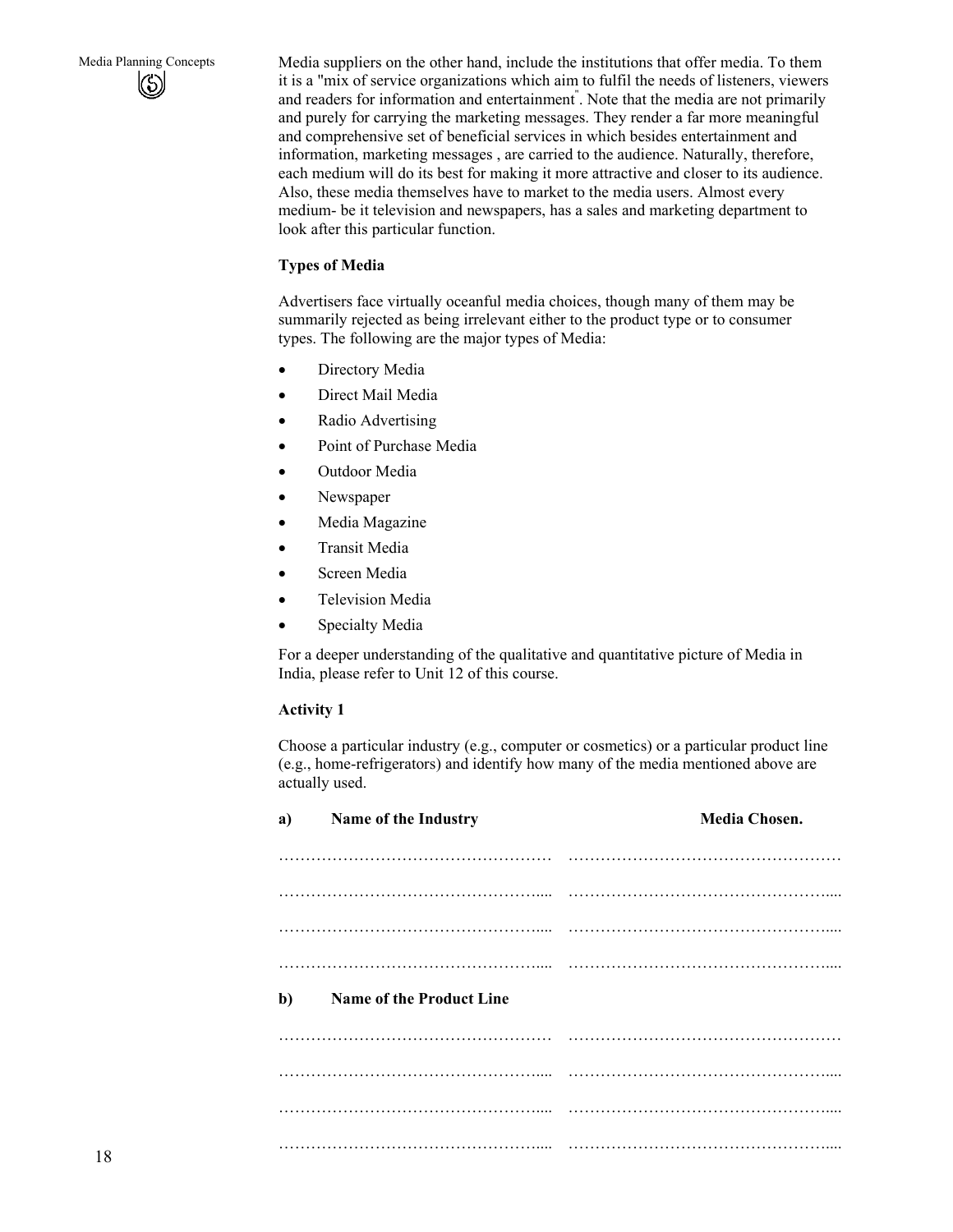# 10.3 MEDIA PLANNING: A PROCESS

Like any other planning, media planning is done by specialists who have necessary amount of training and experiences. Normally, the media planning answers the following questions:

Media Selection,<br>Planning and Scheduling  $\circledS$ 

- When ? (the timing of the ad publication)
- Which ? (the selection of the media)
- How? (the co-ordination in media planning)
- How much? (the budgeting of the ad resources)

Thus media planning is a process "of designing a course of action that shows how advertising time and space will be used to contribute to the achievement of marketing objectives" . In this process, the media planner takes into consideration factors like media strategy, media tactics, media planning models and the cumulative effect of advertising along with procedures for buying media.

Media plan is the end product of media planning and is similar to a blueprint of advertising programmes of a company. To obtain this blueprint, the company must become involved in many activities that are related to the firm's marketing situations. Figure 1 details the scope of a media plan.

|          | The Situation Analysis<br>Purpose: To understand the<br>marketing problem. An<br>analysis is made of a |    | The Marketing Strategy Plans<br>Purpose: To plan activities<br>which will solve one or more<br>of the marketing problems.                                             | Creative Strategg Plan<br>Purpose: To determing what<br>to communicate through<br>advertisements. Include the |
|----------|--------------------------------------------------------------------------------------------------------|----|-----------------------------------------------------------------------------------------------------------------------------------------------------------------------|---------------------------------------------------------------------------------------------------------------|
| ۱.       | company and its competitors<br>Size and share of total                                                 | ۱. | Marketing objectives,                                                                                                                                                 | determination of.<br>ι.<br>How product can meet                                                               |
| 2.       | market.<br>Sales history, costs<br>and profits.                                                        | 2. | Product and spending<br>strategy.                                                                                                                                     | consumer needs.<br>2. How product will be<br>positioned to advertise-<br>ments.                               |
| 3.<br>4. | Distribution practices.<br>Method of selling.                                                          | 3. | Distribution strategy.<br>4. Which elements of the<br>marketing mix are to be used.                                                                                   | 3. Copy themes.<br>4.<br>Specific objectives of<br>each advertisement.                                        |
| 5.       | Use of advertising.                                                                                    |    | 5. Identification of "best"<br>market segments.                                                                                                                       | 5. Number and sizes of<br>advertisements.                                                                     |
|          |                                                                                                        |    | Setting media objectives<br>Purpose: To translate marketing objectives and<br>strategies into goal that media can accomplish.                                         |                                                                                                               |
|          |                                                                                                        |    | Determining media strategy                                                                                                                                            |                                                                                                               |
|          |                                                                                                        |    | Purpose: To translate media goals into general guidelines that<br>will control the planner's selection and use of media. The best<br>alternatives should be selected. |                                                                                                               |
|          |                                                                                                        |    | Filling in the details of the media plan                                                                                                                              |                                                                                                               |

Figure I : The Scope of media planning activities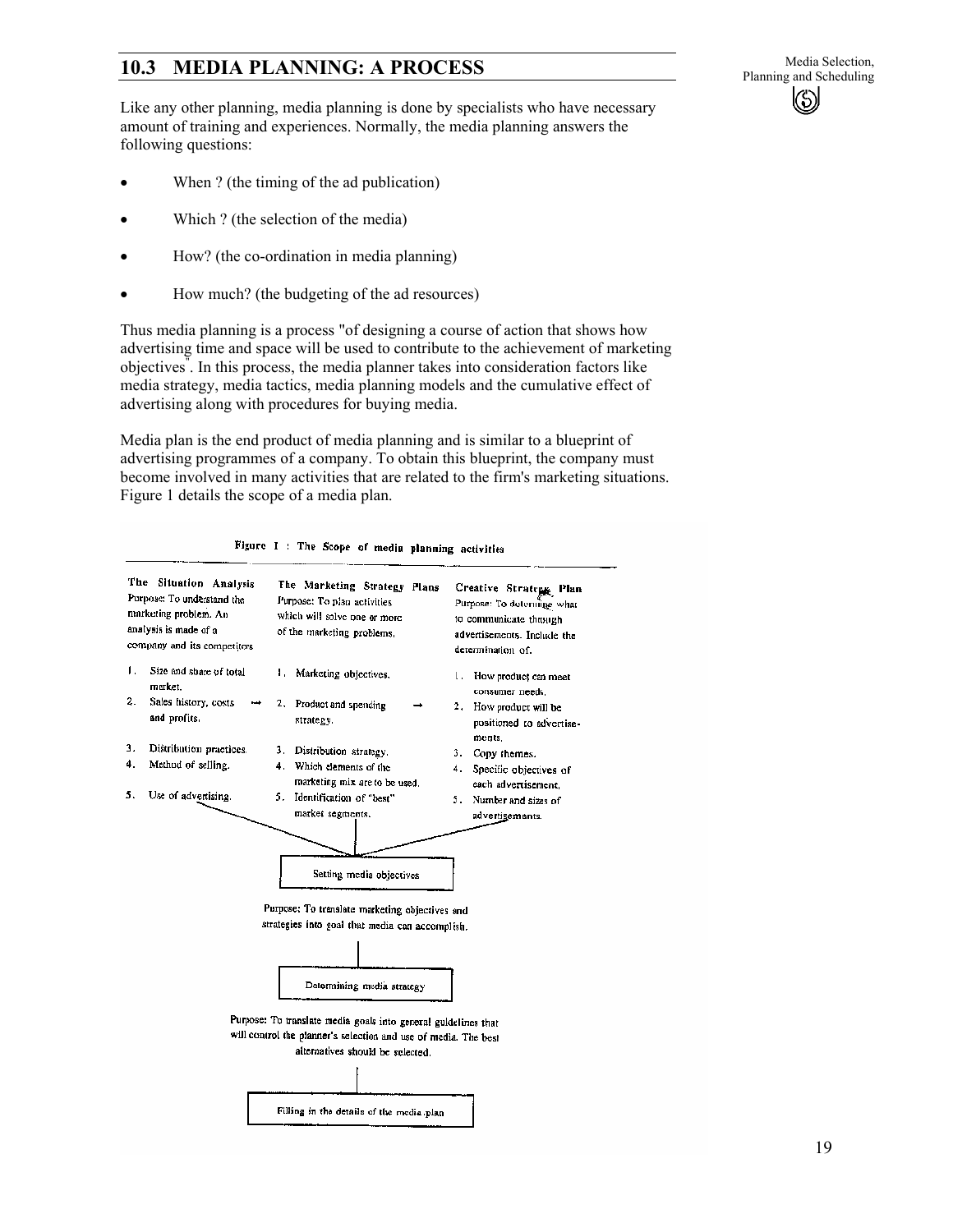Selection of broad media classes

Purpose: To determine which broad class of media best fulfils the criteria. Involves comparison and broad media classes such as newspapers, magazines. radio, television or others. The analysis called intermedia comparisons. Audience size is one of the major factors used hi comparing the various media classes.

#### Selection of media within classes

Parchases: To company and select the best media within broad classes again using pre-determined criteria involves making decision about the following:

- 1. If magazines were recommended then which magazines?
- $2<sup>1</sup>$ If television was recommended then
	- Network of spot television?  $a_{-}$
	- Ь. If network, which program(s)
	- If spot, which markets? c.
- If radio or newspapers were recommended, then  $-3.$ which market shall be used?
	- What criteria shall buyer use in making а. purchases of a local media?

#### Media use decisions - broadcast

- 1. What kind of sponsorship (sole, shared, participating, or other)?
- What levels of reach and frequency will be  $2.$ required?
- 3. Placement of spots; In programs or between programme?

#### Media use decisions - print

- 1. Number of ads to appear and on which days and months?
- $2.$ Placement of ads: Any preferred position with media?
- $\mathbf{R}$ Special treatment: Gatefolds, bloods, hi-fi, or others colour?
- 4. Reach or frequency levels.

distribution.

- Media use decision other media
- 1. Billboards : Location of markets and plan of
- Kinds of outdoor boards to be used.  $2.$
- 
- 3. Car cards : Direct mail, or other media decisions peculiar to those media.

Source: J. Z. Sissors & E.R. Petray: "Adventising Media Planning", Chicago, Illinois Crain Books, 1976,p. 9

At each stage of the planning process, you would recognize the importance of facts and figures, and ways to study them in order to take the ` sub-decisions'. So, the relevance of information analysis base begins right at the first stage and stays right through till the evaluation stage. What information is required at each stage will be studied as we go along. Let us study the important stages in the planning process.

#### **Setting Media Objectives**

Why do you think we need to set objectives at all?

Objectives are guidelines- laying out just what is required of the plan. They answer questions of WHO the advertising needs to reach, WHERE, WHEN, HOW, HOW MANY, HOW OFTEN, HOW LONG, and in WHAT ENVIRONMENT.

What is the kind of information required, or what are the factors which would influence setting media objectives?

By answering this, you are essentially in the first stage in the planning process situation analysis. There are broadly five elements in a media objective statement:

Target Audience - defined in relevant terms Geographic Concentration

Timing Considerations

Reach, Frequency

Creative Requirement

Let us examine each of the above.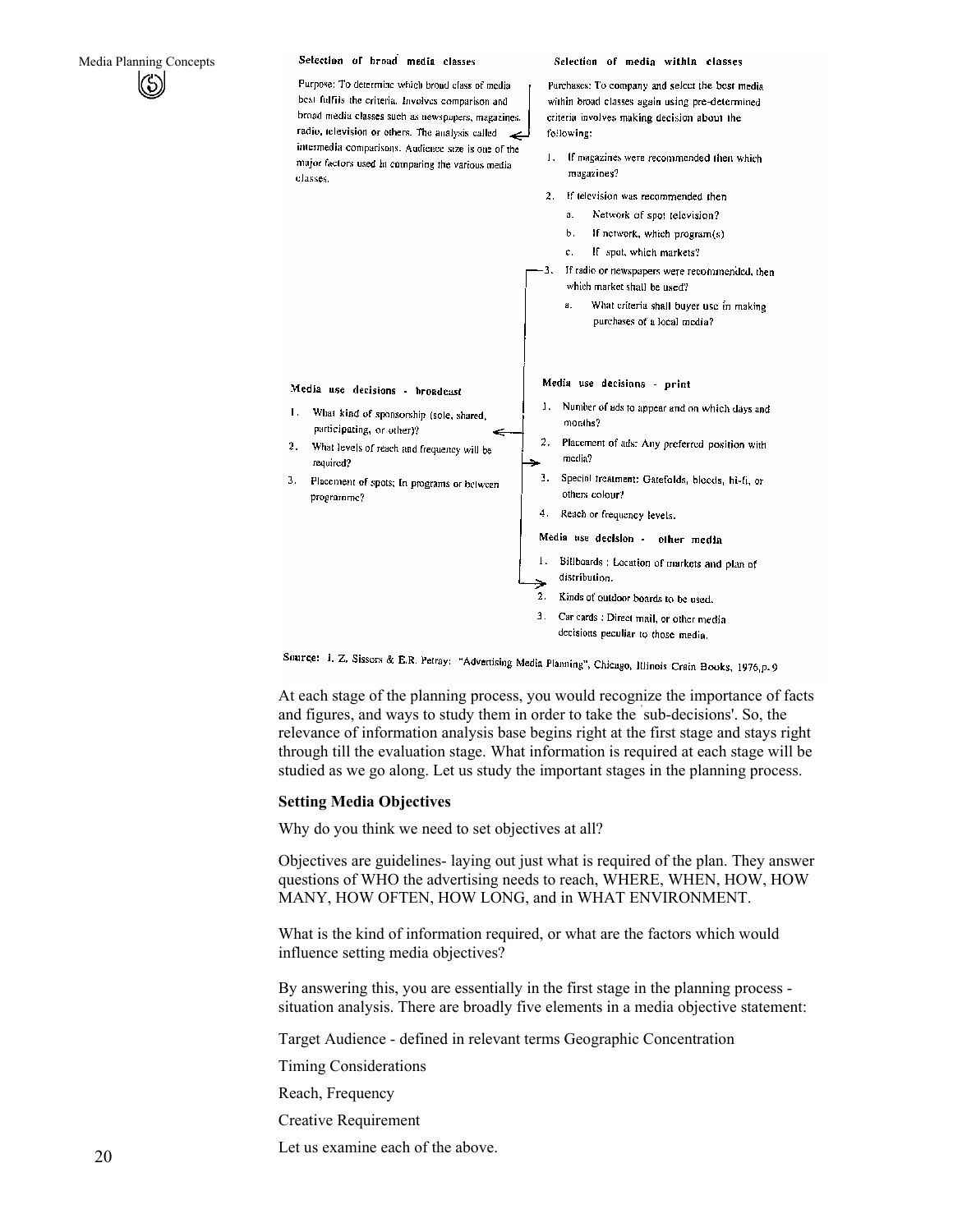### **a) Target Audience**

Identifying, whom the communication is aimed at is the very first task. This is done by identifying those persons, who are recognized to be major contributors to a brand's sale or on the basis of their value as new entrants to the product category. For instance, the target audience for motorcycles would most likely be men in the age group 18-35 years with a monthly income of Rs. 1500 and above.

The kind of information which is looked at this stage is product usership data in terms of the target audience's demographic and psychographic profile. While the first identifies the person, the second highlights his lifestyle/interests.

### **b) Geography**

A brand' s sales pattern would differ from market to market. Certain markets are higher in priority either due to their status as being large volume markets, having considerable competitive activity or being developmental markets. Media objectives need to specify increased impact/weight planned for such markets.

The information looked at for this purpose are:

- Market performance comparative market shares, tonnages, etc.
- Advertising performance comparative brand awareness and recall by market
- Comparative advertising strategy and activity by market.

Some examples are shown below:

|              |                           |      |                  |              | MARKET SHARES - BOMBAY              |      |                    |      |            |
|--------------|---------------------------|------|------------------|--------------|-------------------------------------|------|--------------------|------|------------|
|              |                           |      | 1987             |              |                                     |      |                    | 1988 |            |
| Brand        | ×                         | QTR1 | QTR <sub>2</sub> | QTR3         | QTR4                                | OTRI | OTR <sub>2</sub>   | QTR3 | QTR4       |
|              | Y                         |      |                  |              |                                     |      |                    |      |            |
|              | z                         |      |                  |              |                                     |      |                    |      |            |
|              |                           |      |                  |              | ADVERTISING RECALL - BOMBAY         |      |                    |      |            |
|              |                           |      |                  |              | 1988                                |      |                    |      |            |
| <b>BRAND</b> |                           |      | <b>JAN</b>       |              | <b>FEB</b>                          |      | MAR                |      | <b>APR</b> |
|              | x                         |      |                  |              |                                     |      |                    |      |            |
|              | Y                         |      |                  |              |                                     |      |                    |      |            |
|              | z                         |      |                  |              |                                     |      |                    |      |            |
|              |                           |      |                  |              | COMPARATIVE TV ADVERTISING - BOMBAY |      |                    |      |            |
|              |                           |      |                  |              | 1988                                |      |                    |      |            |
|              |                           |      |                  | NO. OF SPOTS |                                     |      | <b>EXPENDITURE</b> |      |            |
| <b>BRAND</b> | $\boldsymbol{\mathsf{x}}$ |      |                  |              |                                     |      |                    |      |            |
|              | Y                         |      |                  |              |                                     |      |                    |      |            |
|              | z                         |      |                  |              |                                     |      |                    |      |            |

### **c) Timing**

This factor relates to the relative importance given to a certain time period in order to capitalize on either a market seasonality or a media event opportunity. For instance if the campaign is to launch a low-interest item such as lozenges, it would be pertinent to build high initial awareness and thereafter provide continuing support through the key consumption period. Another example - Thums Up Cola drink using the Reliance cup as a media event opportunity - heightening its communication which involved endorsement of the drink by cricketers.

### **d) Reach/Frequency**

Based on the Marketing objectives, it is always important to quantify the actual numbers of target audience desired to be covered and the number of time the target person is to be

Media Selection, Planning and Scheduling  $\left(\bullet\right)$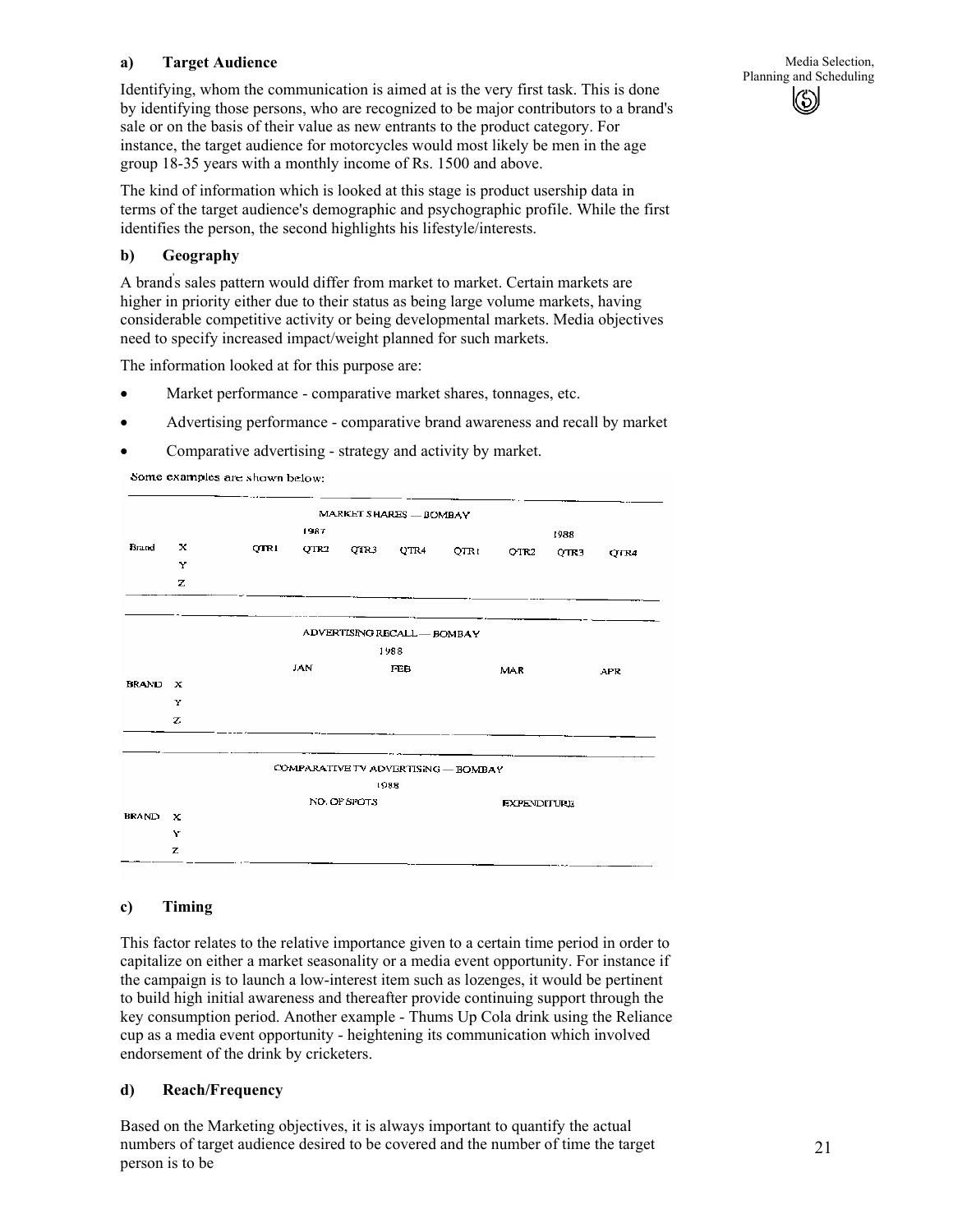Media Planning Concepts exposed to the advertising - in order to effect the desired response. These are the physical dimensions of the achievement of any plan.

> The actual number of target persons covered is known as REACH, and the number of exposures they are to receive is the FREQUENCY. Another consideration to be enunciated is the interval at which the exposures must occur or the CONTINUITY.

Strategic Media Planning incorporates setting EFFECTIVE REACH/FREQUENCY objectives, which are nothing but specifying what portion of the target segment must be reached with the essential minimum frequency. Given below are the broad guidelines, arrived at through years of international experience on the approach to setting effective frequency goals:

### GENERALLY ACCEPTED FREQUENCY GOALS IN RELATION TO BRAND POSITION

| FACTORS                | LOW        | MEDIUM   | HIGH        |
|------------------------|------------|----------|-------------|
|                        | $(2+)$ *   | $(3+)$ * | $(4+)^{*}$  |
| <b>Brand Awareness</b> |            |          | New Product |
| Purchase Cycle         | Long       |          | Short       |
| Competition            | Minimal    |          | Competitive |
| Message Complexity     | Simple     |          | Complex     |
| Scheduling Pattern     | Continuous |          | Flights     |

### \*Within a purchase cycle of four weeks.

Refers to actual scheduling of media activity depending on the objectives related to reinforcing and sustaining the brand messages.

The Time Frame for achieving these goals must also be specified in the media objective statement.

### **e) Creative Requirements**

Relevant communication characteristics such as where demonstrability of the product in use, or an audio-visual presentation. of the product giving its benefits -- dictate the kind of media characteristics and environment required. Some situations of creative related requirements for the media :

COMMUNICATION CHARACTERISTICS QUALITATIVE REQUIREMENT

| Demonstration | Authority/Believability |
|---------------|-------------------------|
| Visualization | Humour/Fun              |
| Sound         | <b>Music</b>            |
| Colour        | Imaginative/Stimulating |

Creative units are mutually agreed upon by the creative and media departments. Examples :

| TV/Radio | - 30 sec/15 sec commercials |
|----------|-----------------------------|
| Press    | - Full page colour          |

### **Activity 2**

Study the media plan as given in Exhibit I. Suggest modifications, if any, that you would incorporate in a media plan for (a) a pharmaceutical company selling coughdrops (b) a national tour operator agency aiming to increase inland tour traffic in India.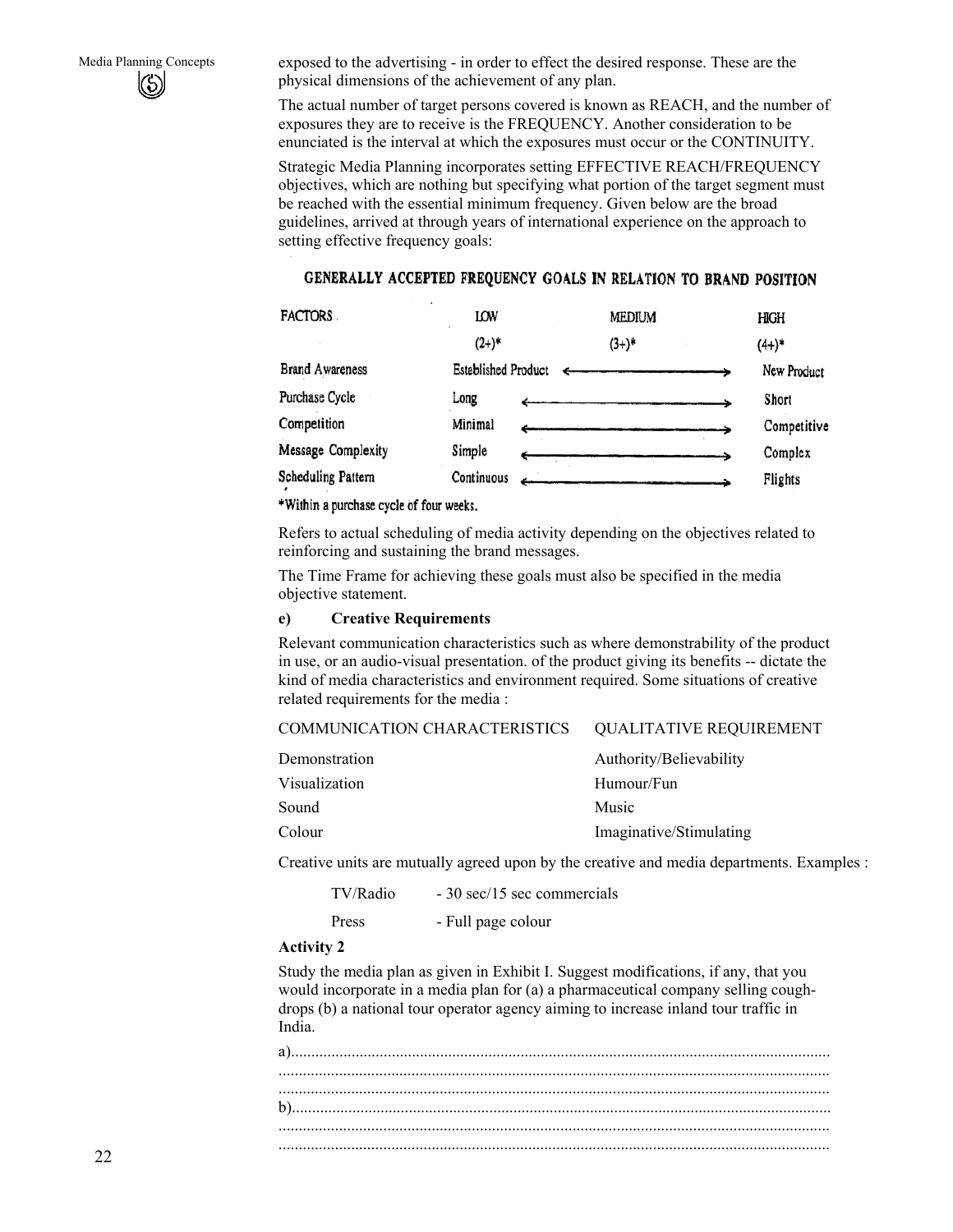Exhibit 2 provides a step by step approach to media planning.



Exhibit 2: A Siep by Step Approach to Media Planning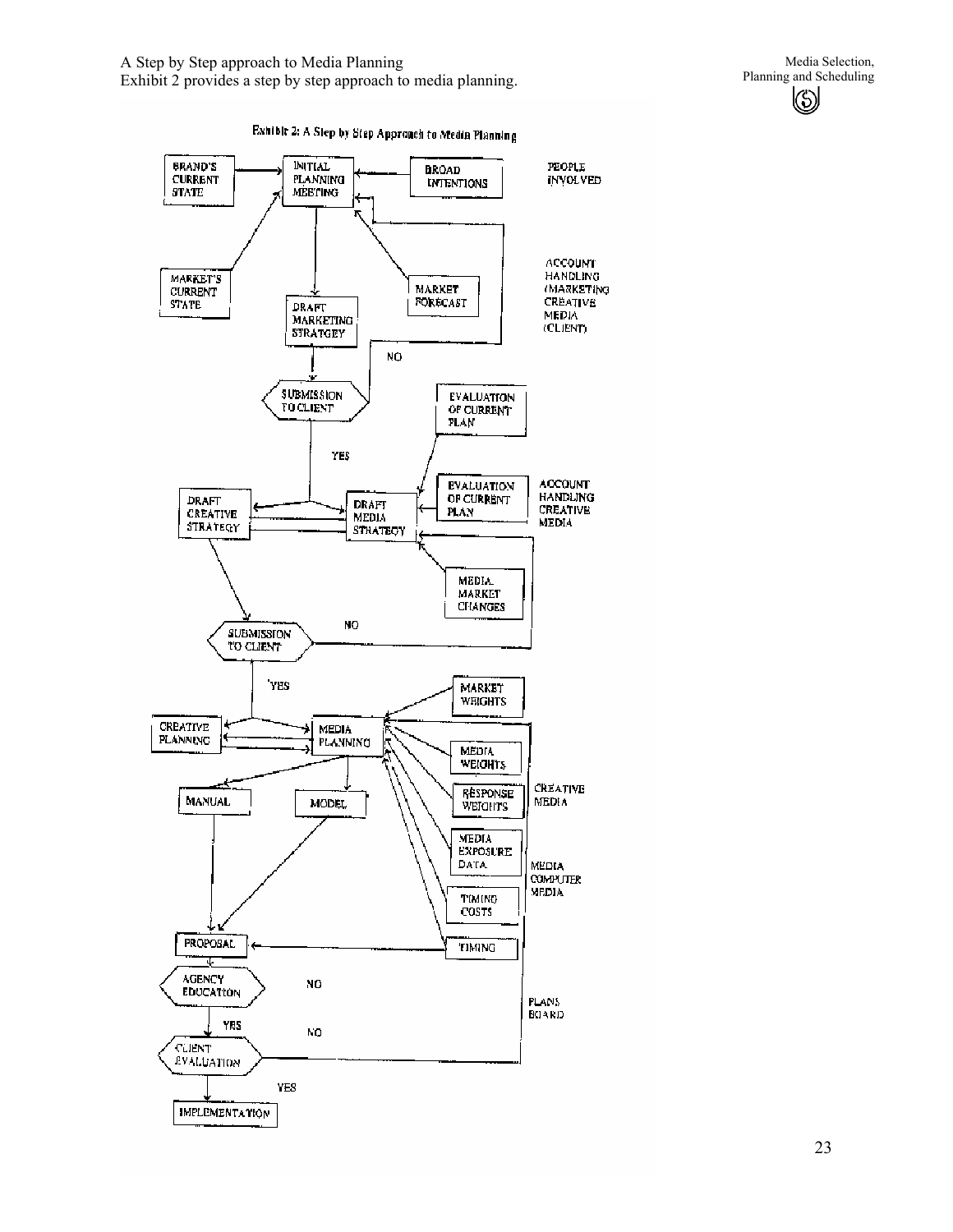$\left(\mathcal{S}\right)$ 

A small-scale manufacturer of your locality has asked you to develop media activities for his domestic grinding machine. Study the Exhibit 2 carefully and recommend an approach. You may make necessary assumptions.



### **Some Illustrations of Media Plans**

Exhibits 3 and 4 show two media plans for two different product categories.

| Modia<br>Objectives                                                                                                                                                                                                                                                                                                                                                                                      | Planning<br><b>Cluide Sines</b>                                                               |                                                                                                                                                                                                                                                                              |                                                                                |                                             |  | Research and<br>Analysis<br>Goidlines                                                                                                                                                                                                                                                                                                                                              | Intermetion<br>Source:                                                                                                                                                                                                                                                                                                                                         | Decision to be<br>Made                                                                                                                                                                                                                                  |
|----------------------------------------------------------------------------------------------------------------------------------------------------------------------------------------------------------------------------------------------------------------------------------------------------------------------------------------------------------------------------------------------------------|-----------------------------------------------------------------------------------------------|------------------------------------------------------------------------------------------------------------------------------------------------------------------------------------------------------------------------------------------------------------------------------|--------------------------------------------------------------------------------|---------------------------------------------|--|------------------------------------------------------------------------------------------------------------------------------------------------------------------------------------------------------------------------------------------------------------------------------------------------------------------------------------------------------------------------------------|----------------------------------------------------------------------------------------------------------------------------------------------------------------------------------------------------------------------------------------------------------------------------------------------------------------------------------------------------------------|---------------------------------------------------------------------------------------------------------------------------------------------------------------------------------------------------------------------------------------------------------|
| I. What<br>kind of Con-<br>sumers?<br>Middle and<br>Upper<br>income above<br>28,000 per<br>Annum. Age<br>23-49, both<br>saxes but<br><b>WOIDER AFE</b><br>preferred to<br>шeņ,                                                                                                                                                                                                                           | Magazines,<br>radio, lelevision,<br>outdoor, A<br>newspapers can<br>achieve this<br>Directive |                                                                                                                                                                                                                                                                              |                                                                                |                                             |  | I. What<br>newspapers,<br>and what<br>newspaper<br>editions reuch<br>noire women.<br>Distances? **<br>2. la one<br>hewspaper<br>inver efficient<br>than another                                                                                                                                                                                                                    | 1. News-<br>paper<br>autience<br>analysis<br>2. Newspa-<br>per cir-<br>culation<br>efficiency<br>anulysis<br>3. Newspaper<br>coverage<br>ucal ysis                                                                                                                                                                                                             | I. What<br>Межарират<br>OF ROWN-<br>poper<br>should be<br>basic?<br>2. What<br>newspaper<br>should be<br>secondary,<br>if any?<br>3. What are<br>preferred<br>editions.<br>sections, in<br>μαίσται<br>news-<br>papers?                                  |
| 2. Message<br>Dispersion:<br>Rroad<br>coverage of<br>target proups;<br>most ad run<br>for maly a<br>day or two.<br>At least 60%<br>ouverage<br>required per<br>M.<br>3. Seasonal<br>Regional or<br>Special<br>Characteris-<br>tics;<br>Geographic<br><b>LEWEDERS</b><br>Limited to<br>North since<br>M% of<br>customers.<br>come from<br>this area.<br>≮ Mrdja<br>Quality<br>Require-<br><b>GIGHTIS!</b> |                                                                                               | Television<br>A News-<br><b>Juner</b><br>Pretencer:<br>Rudio and<br>magazines<br>lake niore<br>than e day<br>to build<br>bread<br>coverage &<br>radio<br>raggires<br>hroad<br><b>Sittling</b> ase<br>to develop<br>broad<br>coverage.<br>Outdoor<br>runs at Jeast<br>30 days | News-<br>papers<br>Preformal:<br>Television<br>covers.<br>National<br>network. | News papers.<br>satisty this<br>roquirement |  | 3. Should more<br>than one<br>newspaper be<br>used? Which<br>enes? Why<br>coverage and<br>efficiency<br>criteria.<br>4. Do nawspa-<br>pers differ in<br>their ability to<br>ce sustan<br>deterrent<br>listo <sup>7</sup><br>l. What<br>qualitative.<br>modia volues<br>do television.<br>rugazinea er<br>autdoor have<br>related<br>nowspaper for<br>опровы.<br>inuur<br>campulga? | 1. Express<br>epinfon<br>with<br>ava labie<br>research<br>substantiuri<br>mon<br>mulitarive<br>merlia<br>values.<br>2. Ask<br><b>ETCROVE</b><br>people.<br>3. Analyse<br>magazine<br>3HJ.<br>Iclevision<br>production<br>DOSAS.<br>4. Investigate<br>regional<br>magazine<br>edition for<br>colour cost<br>or availa-<br>bilin.<br>Standard<br>Rac and<br>Duty | 1. Will the<br>use of<br>televiskas,<br>regional<br>mayazines<br>or outdoor<br>compribute<br>ntore to<br>achieve-<br>meaut of<br>corporate<br>smage goal<br>Uran is lost<br>In abon-<br>doming<br>ocwspaper<br>post and<br>coverage<br>rdvan.<br>Heres? |

| Exhibit 3: Media Planning Guide for a detergent powder |  |  |  |  |
|--------------------------------------------------------|--|--|--|--|
|--------------------------------------------------------|--|--|--|--|

L.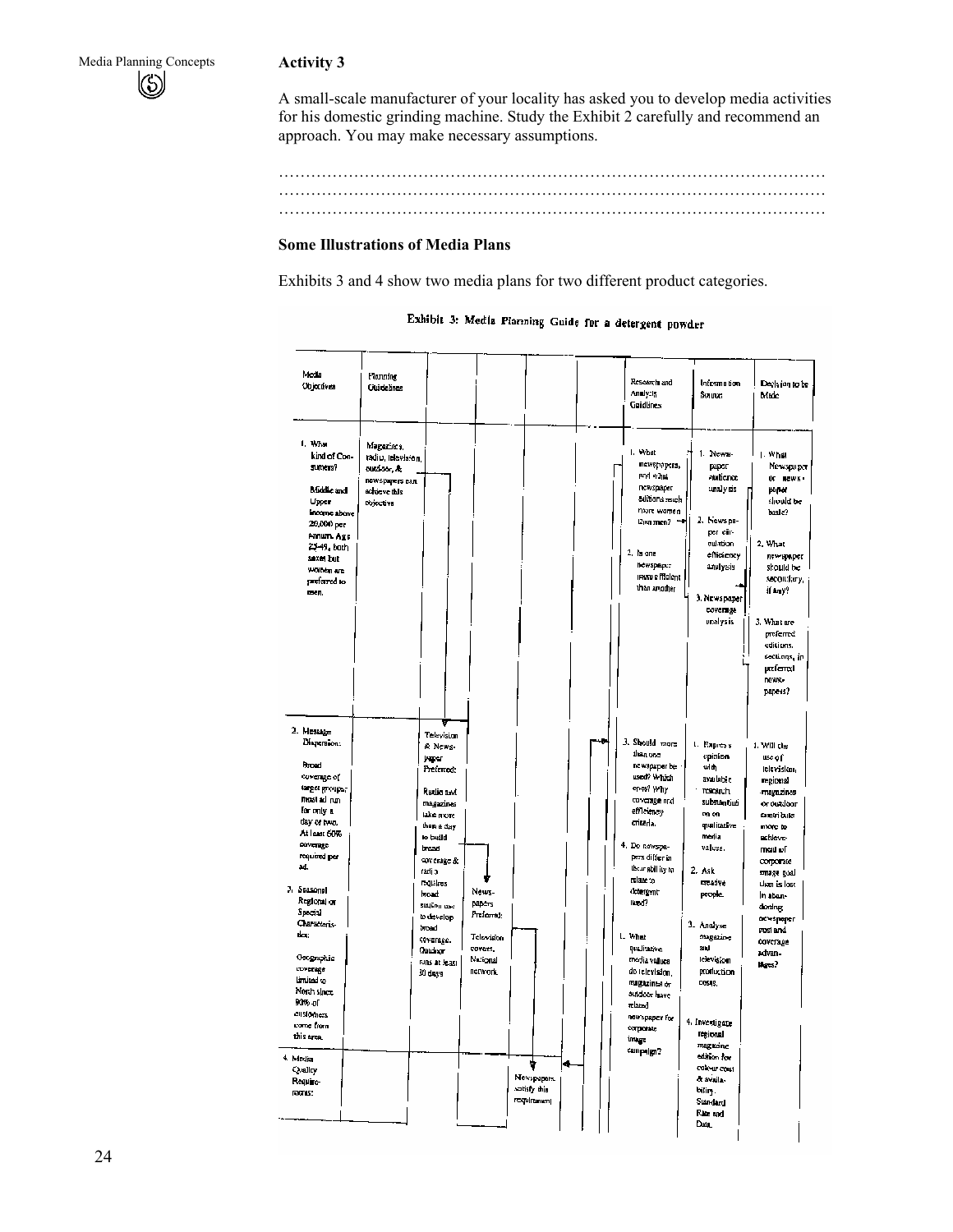| Media Selection.        |
|-------------------------|
| Planning and Scheduling |
| (\$)                    |

| Madia<br>Dijectives                                                                                                                                                                                                                         | Pleming<br>Guidelines |  |                                                                                                                            | Research and<br>Analysis<br>Galding                                                                                                                                                                                                                                                                                                                                                        | Information<br>Source | Decision to be<br>Made |
|---------------------------------------------------------------------------------------------------------------------------------------------------------------------------------------------------------------------------------------------|-----------------------|--|----------------------------------------------------------------------------------------------------------------------------|--------------------------------------------------------------------------------------------------------------------------------------------------------------------------------------------------------------------------------------------------------------------------------------------------------------------------------------------------------------------------------------------|-----------------------|------------------------|
| Standard<br>nation of<br>ecaptable, no<br>need for<br>medal or<br>prestigious<br>units of time.<br>Of lighter on<br>rocial media<br>opportunities<br>5. Meason<br><b>Pecularities:</b><br>Арргол. 90%<br>tie ballaão<br>festore let<br>pis, |                       |  | ÷<br>Con Bashing<br>inuce be<br>conveyed<br>nion.<br>diametr<br>through<br>mposal<br>magazines.<br>television<br>thoods or | 2. Docteative<br>people prefer<br><b>to</b> me<br>magazine or<br>television or<br>ouldoor for<br>corporate<br>muge goal?<br>Which do they<br>prefer most to<br>use for this<br>objective?<br>3. What cours are<br>irvoved bi<br>widing<br>magazines or<br>outdoor or<br>blevision to<br>hade<br><b>TOWSPORT</b><br>schedules för<br>10% of total<br>effort devoted<br>to Image<br>compágn? |                       |                        |

# Exhibit 4; Media Planuing Guide for a Full Line Computer Manufacturer

للمسا

| India Objectives                                                                                                                                                                                        | <b>Pluming Colde</b><br>Live                                                                                                                                                                                 |                                                                            |                                                                                      |                                           | Research and Analysis<br>Gulde                                                                                                                                                                                                             | Information<br><b>MARCH</b>                                                                                                                                                             | Docialon To Be<br>Mate                                                                                                                                    |
|---------------------------------------------------------------------------------------------------------------------------------------------------------------------------------------------------------|--------------------------------------------------------------------------------------------------------------------------------------------------------------------------------------------------------------|----------------------------------------------------------------------------|--------------------------------------------------------------------------------------|-------------------------------------------|--------------------------------------------------------------------------------------------------------------------------------------------------------------------------------------------------------------------------------------------|-----------------------------------------------------------------------------------------------------------------------------------------------------------------------------------------|-----------------------------------------------------------------------------------------------------------------------------------------------------------|
| I. What kind of<br>codiamers?<br>s. General<br><b>Corporate</b><br>tuculw,<br>esportally<br>comorate<br>officers.<br>b. Commun<br>officers<br>remonsible<br>fa.<br>specifying<br>mí<br><b>Πριπονίας</b> | Gerral<br>business<br>magazines and<br>business<br>pablication<br>Televinon<br>should be<br>considere.<br>Radio and<br>general<br>IN WANDER OF<br>not relief.<br><b>CONTAC</b><br>exceptives well.<br>na des |                                                                            |                                                                                      |                                           | 1. Examine available<br>Audience data on<br>efficiency and<br>Origane by<br>television of target<br>ground.<br>2. Recommend<br>for against<br>television aven if<br>adonnate audience<br>dala are not<br>avalable.                         | 1. Ratings,<br>coverage<br>m<br>officianav<br>analysis.<br>Support<br><b>Judgment</b><br>with tun.<br>from tl.<br>2. Examine<br>individual<br>pablications<br>md<br>exercist<br>udemat. | $1.$ Cm<br>teorión le<br>institution.<br>molin<br>munda?<br>1. Find<br>octionum<br>reteral<br>bumen<br>magazine<br>list.<br>$2.$ Find<br><b>ODDENLIFT</b> |
| <b>COCA/JUST</b><br>Institution<br>2. Message<br>Dispersion:<br>Each of the<br><b>Linket proving</b><br>should be<br>covered<br>completely.                                                             | ontdoor.                                                                                                                                                                                                     | General<br>business<br>magazines.<br>bushness<br>cubilcations.<br>m        |                                                                                      |                                           | 1. Extraine sudence.<br>and coverage data<br>to develop best list.<br>of general business<br>magazines to<br>maximize reach of<br>target groups while<br>minimizing<br>frequency.<br>2 Examine colner<br>remoduction<br>multy and costs of |                                                                                                                                                                                         | soccialized<br>business<br>publication.<br>Hat.<br>3. Add<br>Insertions or<br>dron<br><b>Tections</b> to<br>fli bidgel.                                   |
| 1. Sasonel.<br>resignal or<br>succial character-<br>istics: None                                                                                                                                        |                                                                                                                                                                                                              | <b>NGW31806ta</b><br>of commerce<br>omlity.<br>Data<br>clevism             | Generi<br>businesa                                                                   |                                           | soneral business<br>publications:<br>clininate those<br>with inactorums<br>colour<br>remiduation.                                                                                                                                          |                                                                                                                                                                                         | 1. Can<br>tak dalam<br>nteira a<br>communi.<br><b>Citien Image</b><br>through this                                                                        |
| 4. Moda quality<br>regulaements;<br>Oped colour<br>recoduction is<br>rentired.                                                                                                                          |                                                                                                                                                                                                              | demonstrably<br>υllαr<br>complete<br>coverage of<br><b>Lines groups if</b> | magazines.<br>businoos<br>publicadons.<br>пl<br>Revenuess<br>of commerce<br>qualid . | Gener1<br>basineer<br>mugazines<br>quili? | 3. Examine<br>audimor and<br>coverage data to<br>develop heat list of<br>modulism<br>business magazines<br>la maximise mach                                                                                                                |                                                                                                                                                                                         | category?                                                                                                                                                 |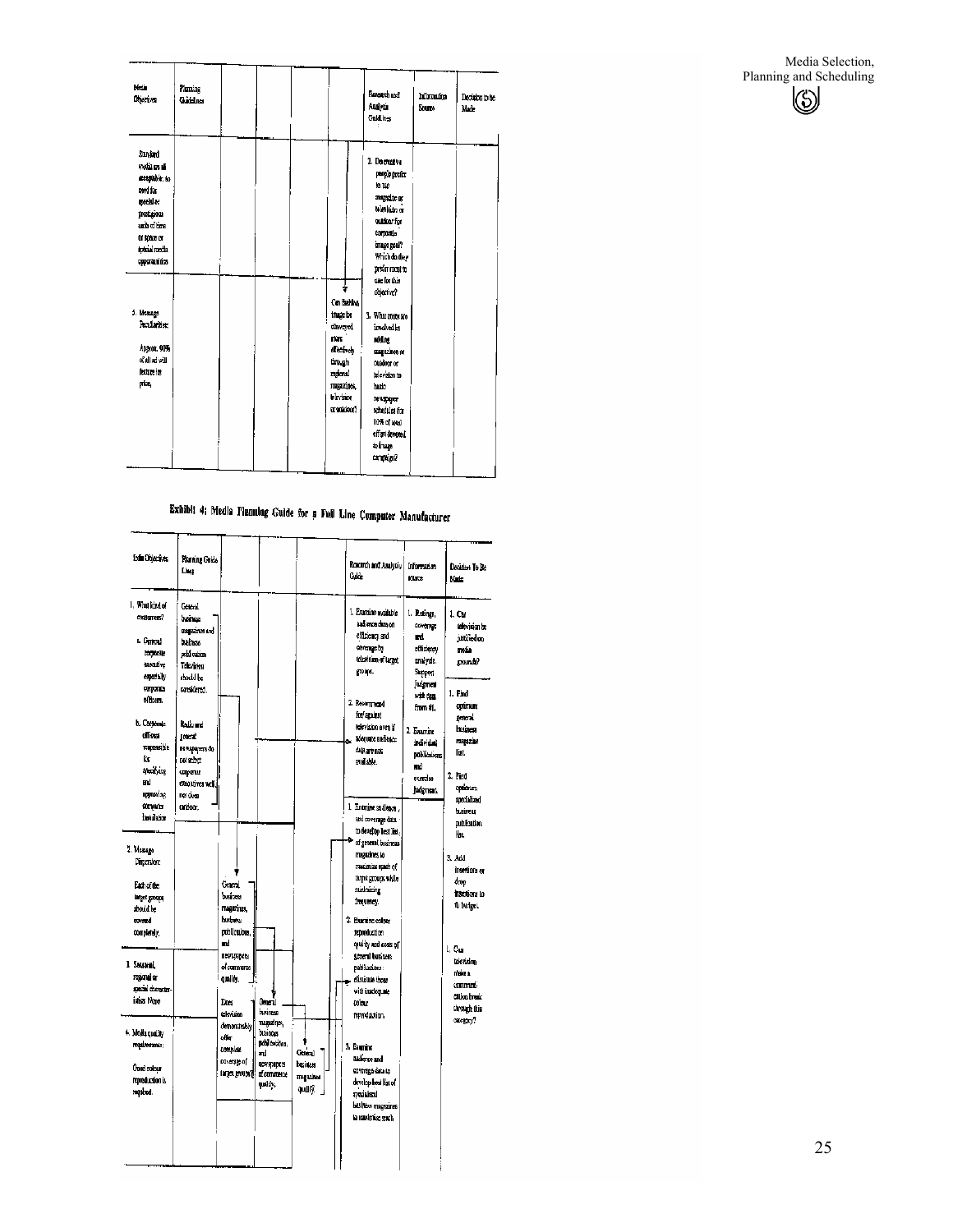| Media Objectives                                                                                                                                                                                              | Phromg Gulo-<br>Uma |                                                                                                                                                                                                                                                                                                                                    | Research and Analysis<br>Carde                                                                                                                                                                    | Information<br>301000                        | Decision To Re-<br>Marie |
|---------------------------------------------------------------------------------------------------------------------------------------------------------------------------------------------------------------|---------------------|------------------------------------------------------------------------------------------------------------------------------------------------------------------------------------------------------------------------------------------------------------------------------------------------------------------------------------|---------------------------------------------------------------------------------------------------------------------------------------------------------------------------------------------------|----------------------------------------------|--------------------------|
| 5. Mange<br>peculiarines.<br>Learny<br>messiges may<br>require large on<br>long raedin<br>reessag, units.<br>Message is<br>complicated and<br>randra.<br>lectronal<br>sophisticador.<br>for<br>understanding. |                     | larget groups while<br>minimizing<br>frequency,<br>4. Add or drop<br>insertions to<br><b>ENGLISHERE</b><br>Do individual<br>- 1<br>busaeu<br>publication offer<br>adequair colors<br>repreduction<br>efficiently?<br>Newspaper of<br>commerce do not<br>otter colour.<br>Can television<br>deliver a complex<br>lecimical message? | Examine the<br>ı.<br>posribility of<br>dramada usa of<br>television in<br>conveying complex<br>technical message<br>with creative<br>people, if television.<br>is jardilabla ça<br>media groanda. | L. Ask<br>creative<br>people for<br>opinion. |                          |

### **Activity 4**

a) Study Exhibits 3 and 4 carefully and write down as many conceptual similarities as you can. Identify in both Illustrations.



### **The Media Planning Function**

Having understood the concept of Media Planning, let us see, how its function fits into the overall advertising agency functions in developing campaigns:



Media Planning therefore is one of the dual functions of the media department. Both planning and buying are closely linked: the latter essentially concerned with the execution of the media plan.

In the development of an advertising campaign both the creative and media departments work in close interaction since the respective tasks of each functions are influenced by decisions taken by the other.

# **10.4 MEDIA. SELECTION : A PROCESS**

Media Selection is a highly involved task for a marketer. The major reason for this involvement is that there could be no single best media strategy that would apply to different situations. The attempt is, therefore, to identify a fit between media choice and market preferences. Differences in these choice approaches necessitate a change in media mixes. Further, media selection differs continuously on account of an imperfect state of knowledge that exists about the media scene. Finally, the patterns of advertisement expenditure on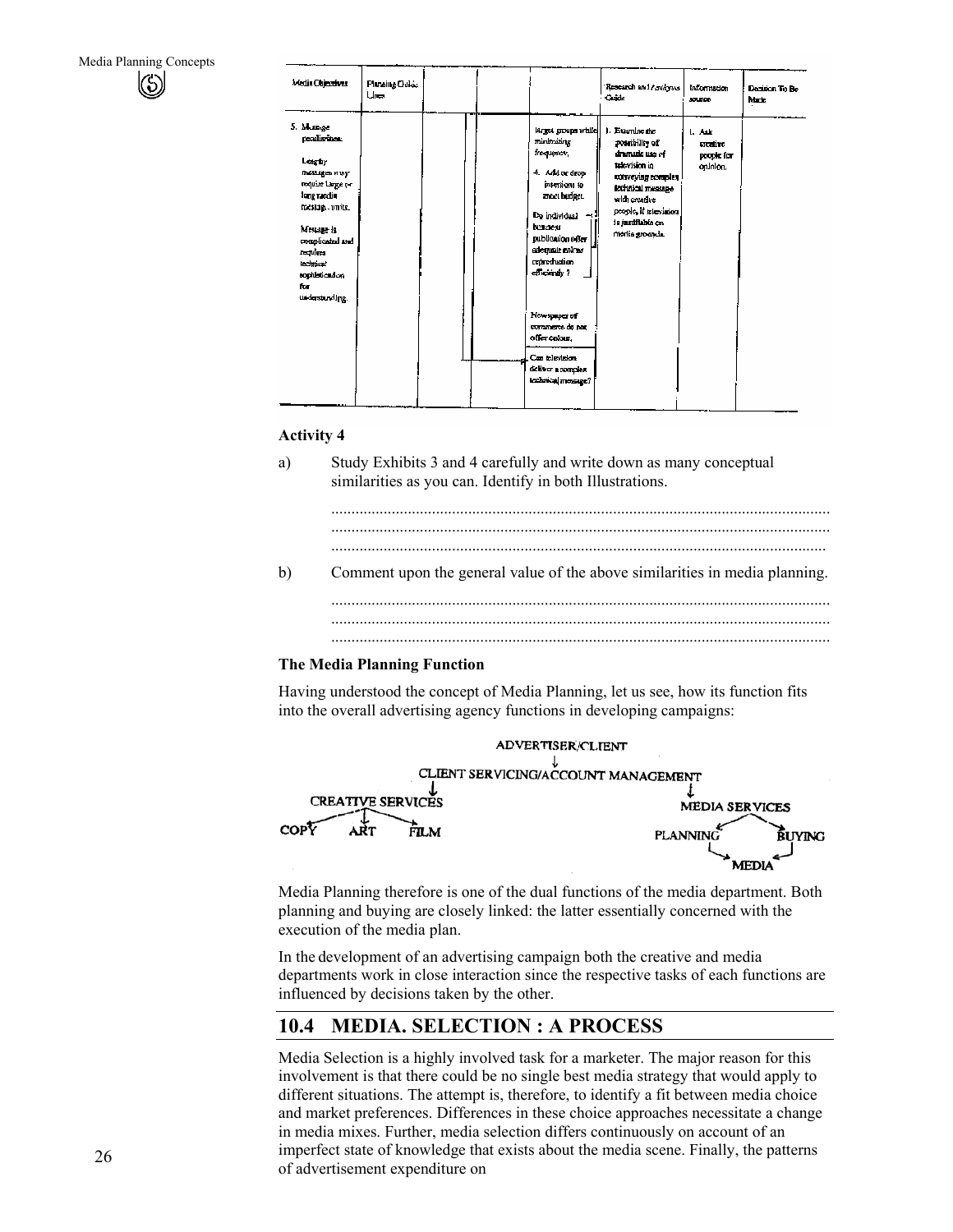that exists about the media scene. Finally, the patterns of advertisement expenditure on media vehicles keep on changing with the passage of time. Thus, advertisers and marketers in the same industry may be found spending different amount on various media instruments even though the product and markets are the same. Exhibit 5 outlines the major considerations in media selection.

### **Exhibit 5: Major Consideration in Media Selection Media Selection,**



**Source:** Advertising : W.H. Bolen p. 191.

In view of the complexities and involvement in media selection, a managerial framework is quite helpful. The following selection process deals with a series of questions that need to be answered in the pursuit of media selection:

### **What kind of consumers does the advertiser wish to reach?**

Although it is expected that the marketing plan would make a specific mention of the target consumers, it must still be given a specific interpretation for a creative media strategy. The objective of the media strategist here is to define the kind of consumers that the advertising will reach. Thus, it attempts to find out those media that will reach the target consumers either exclusively or largely, and which are efficient too. The media strategist knows that to identify a particular consumer characteristic is one thing while it is quite another thing to find descriptive media data adequate enough to use that characteristic for media purposes; One option however, is to use the consumer demographics, consumer psychographics and product usage. Table 1 provides a hypothetical description of these usage data for hair cream users for media selection purposes. It also outlines areas of data requirement for media choice and for target market choice.

| Media data<br>requirements |                     |          |                     | Demographic data requirements of the Target Market |             |
|----------------------------|---------------------|----------|---------------------|----------------------------------------------------|-------------|
|                            |                     |          | Users of Hair Cream |                                                    |             |
| Particulars                | Total<br>Population | Heavy    | Light               | Total                                              | Non-Users   |
| Consumers are              |                     |          |                     |                                                    |             |
| # 25 to 35<br>4.08 crores  | 5 crores            |          | 4,00,000            | 8,00,000                                           | 12,000,000  |
| # Live in Major Town       | 2.5 crores          | 3,00,000 | 5,00,000            | 8,000,000                                          | 2.42 crores |
| # High Literacy            | 1.8 crores          | 3,80,000 | 5,20,000            | 9,000,000                                          | 1.71 crores |
| # Party goers              | 1.0 crores          | 2,00,000 | 50,000              | 2,50,000                                           | 97,50,000   |

#### **Table 1 Consumers and Non-Consumers of a hair cream**

(\$)

Media Selection, Planning and Scheduling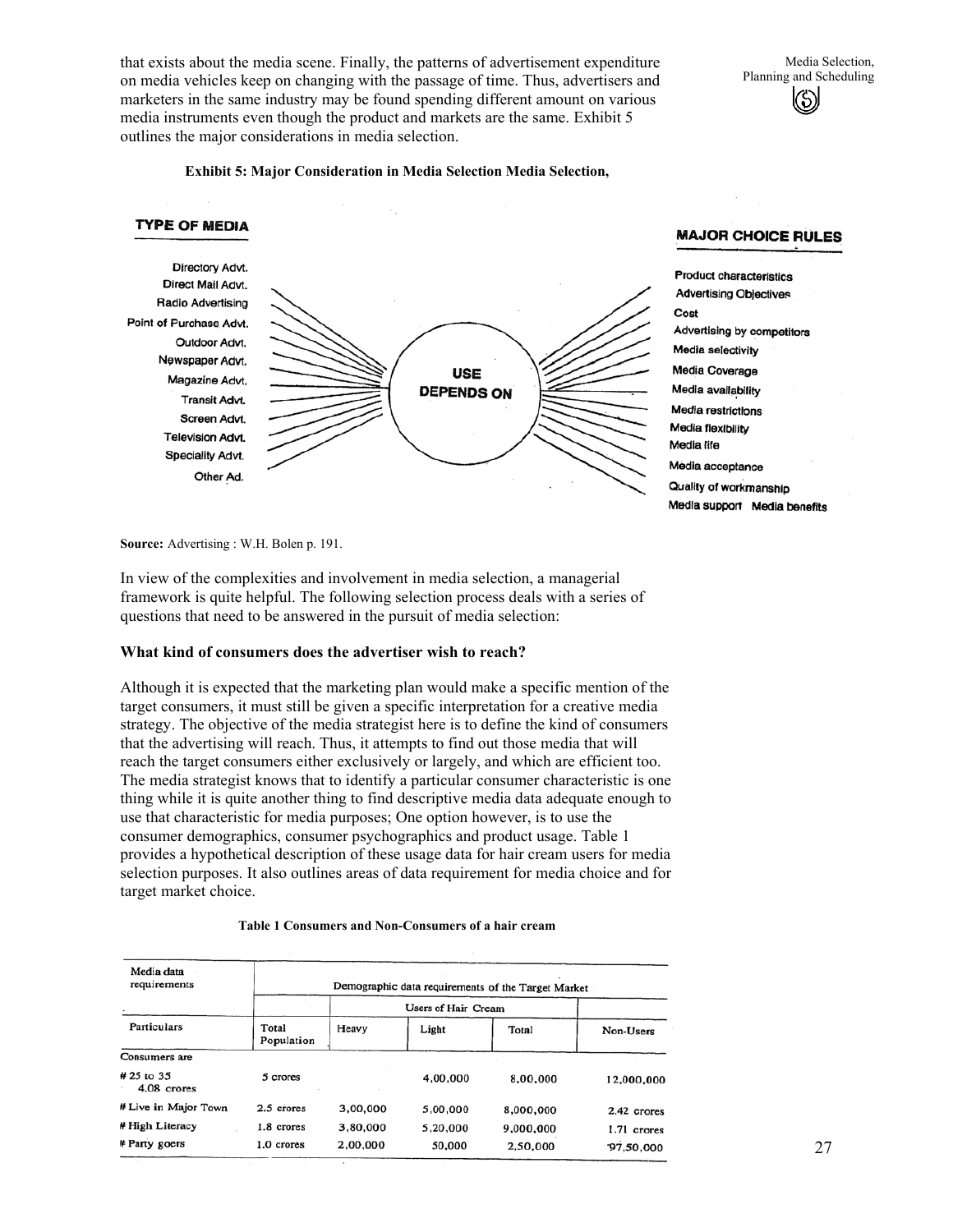### Media Planning Concepts **What kind of message dispersion is required?**

In answering this question of strategic importance in media selection, a string of small questions crops up. For instance, should the message strive to reach **smaller**  audience but more **frequently**? Or, is it- more profitable to reach a bigger audience yet reach it **less often**?

In normal circumstances, a media selection is based on the consideration that message should be delivered to as many consumers and prospective consumers as possible. Thus, if a media planner for a toothpaste has to choose between two plans A and B, where plan `A' consists of 8 primetime television exposures within 4 weeks delivering one advertising message at least once in 4 weeks to about 70% households, and where the plan `B' consists of 32 afternoon TV exposures at least once in 4 weeks, the choice will be plan `A'. The name of the game is thus the `number of people reached'. However, many research evidences bring a note of caution in the above selection. These evidences suggest that one exposure is usually ineffective and thus, the central goal of media selection should be to place emphasis on enhancing frequency of exposure rather than reach. Also, it is believed that an exposure frequency of two within a purchase cycle is quite effective while increasing the frequency' beyond three exposures within a brand purchase cycle - even though spread out period of four or even eight weeks, continues to build advertising effectiveness but at a decreasing rate with no evidence of a decline (M.J. Naples : Effective Frequency : The Relationship between Frequency and Advertising Effectiveness, NY, 1979).

The issue gets further complicated with the introduction of message dispersal over time. For instance, should advertising messages be released in an even flow from day-to-day or month-to-month basis or should some other pattern called `pulsing' or `waving' be followed ? Many media strategists support the pulsing or waving pattern of message release on the ground of Cost efficiency. They feel that it strengthens the threshold level of advertisement and serves as a forerunner for the consumer decision to purchase the product in question.

# **Activity 5**

An established manufacturer of a colour television with a national brand has introduced a new VCR in the market. He has sought views (a) psychographics as the basis of media-user profile; and (b) your choice between `pulsing' and `uniform' patterns of releasing message. Give at least one argument for your choice.

a) .................................................................................................................................. .................................................................................................................................. ................................................................................................................................. b) .................................................................................................................................. .................................................................................................................................. .................................................................................................................................

### **What kind of seasonal and/or regional concentration is required for advertising?**

The task of media selection is conditioned by the element of seasonal/regional variations in the media intensity (concentration). It is especially important for those products and services that have seasonal/regional demand. Examples range from icecreams, soft-drinks to ceiling fans. Festive demands from Puja, Christmas etc. put further pressure on media selection. Finally, the subcultures (e.g. Punjabi or-Bengali) and life styles found in the regional markets with a marked bearing on product demand, call for a special consideration in media selection.

Setting the media in the mode of seasonal concentration is usually easier than regional concentration. The answer lies in having media message either adapted to regional demands and preferences or create a series of different messages catering to the demands of individual regions.

### **What attributes should be inherent in a selected media?**

Media must `add' value to the marketing messages. This is the most important attribute that is inherent in a good media. This `value' is both qualitative and quantitative. Qualitatively, the media and their weight to the messages. Thus, if a particular newspaper is known for its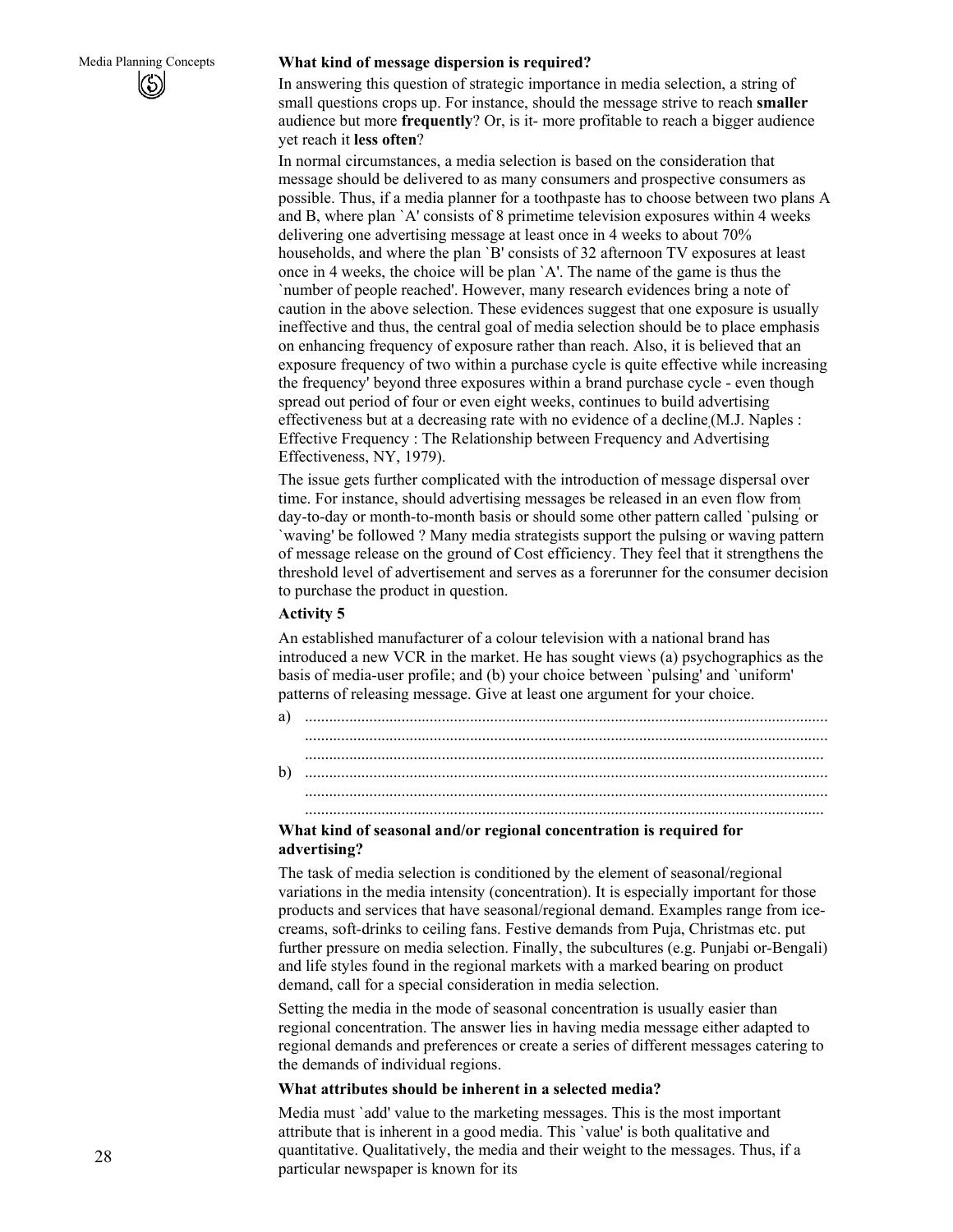fair editorial content and for its judicious selection of advertisement, any marketing message that appears in such a newspaper will carry an added' effect.

Marketers and media strategists often face two options in this regard. The first option represents an extreme situation of a media that is highly inexpensive but can deliver the message only at a broad scale. Examples of this option could be hand-bills, posters and the like. The other option represents a `specialized' media that is highly expensive and selective in delivering the message. The examples may include top-ofthe drawer magazines and some highly rated TV programmes. Obviously it is riot easy to decide between these two options. Yet a decision is called for.

There are ways in which media strategists find solutions. Firstly, the percepting media selectors are keen to spot and exploit any media opportunity which may add value to the message and help accomplish the media objectives. Secondly, they fully recognise what it is that advertising media can do and what it cannot.

### **Activity 6**

The television media can `add value' to the marketing message in the form of

| one of the given options.) |  |
|----------------------------|--|

What degree of Synergy can be achieved between message content and media ?

The answer to this question may perhaps provide the last missing piece of the zigsaw that a media selection often is. It attempts to strike a synergy between the type of marketing message to be delivered and the media chosen. It is because there are several media and messages which, if combined well, may be outstanding in their potential impact of the target consumers. For instance, if long arguments and substantive messages are to be given, television may not be the right media to select. Similarly, for creating a close-to-life visual picture of a product, the printed media may perhaps be the wrong one to select. An effective media manager must ever strive to invest his media selection with an understanding of the advertising process. For detailed description of computer models in media selection, refer to Unit 17.

# **10.5 MEDIA SCHEDULING**

Once the media planning and selection is accomplished to the satisfaction of both advertisers and agencies, the attention is diverted to the task of deciding the media scheduling. It concerns answering such questions as how many of each media vehicles space and time units be bought? Over what and time units, this will be bought? Over what period, should such buying be? Do we want a steady schedule or do we want a `pulsed' campaign, concentrating heavily in the beginning and later slowing down ?

Normally media scheduling is considered for a four-week period. Thus, to an advertiser, the following six types of schedules are available.

- **Steady pulse:** Steady pulse is the easiest types of schedules to prepare. For instance, one ad per week for 52 weeks or one ad per month for 12 months may be prepared.
- **Seasonal Pulse:** Seasonal nature of products dictate the use of seasonal pulse in advertising. Examples include Ponds Cold cream; ceiling fans; airconditioners etc., in the months of winter and summer respectively.
- **Period Pulse:** Scheduling of media at regular intervals but not related to the, seasons of the year, is called the periodic pulse. Examples may include media scheduling of consumer durables (e.g. mixes) and non-durables (e.g. semiprocessed food to eat) during Puja or X-mas festivals, for gift purposes.
- **Erratic Pulse:** When advertising is spaced at irregular intervals, it <sup>i</sup>s called erratic pulse. Erratic pulse by itself is not to be ignored. It is quite likely that the advertiser is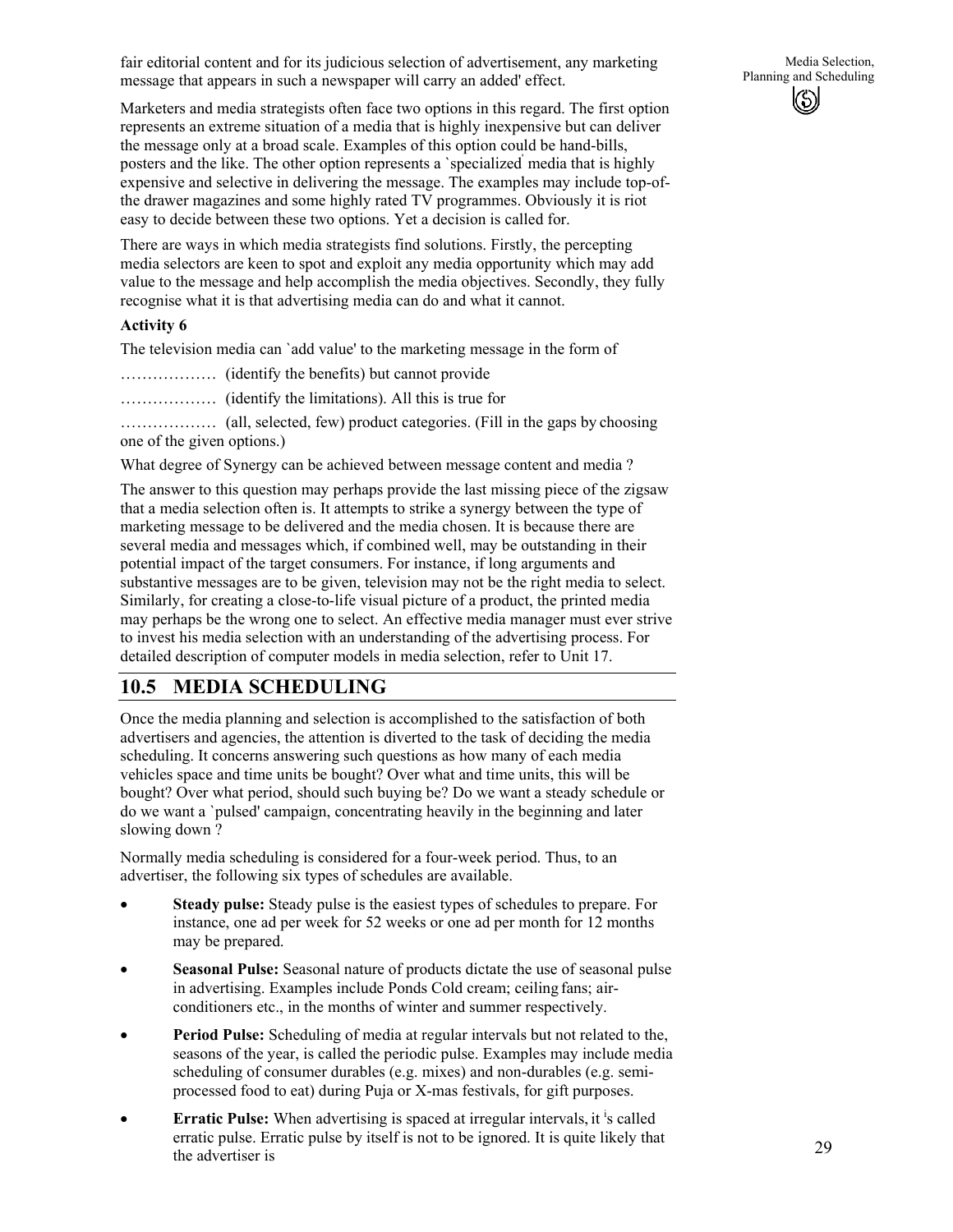Media Planning Concepts trying to cause changes in typical purchase cycles. For instance, ceiling fans, soft-drinks etc. Advertising in months other than the summer months, could attempt to even out purchases throughout the year.

- **Start up Pulse:** It is quite common to see a heavily concentrated media scheduling to open either a new product or a new campaign. This is called as start up pulse. For instance, the scheduling adopted by Videocon PIP television, or ONIDA - 21 or even the Liril Lime Soaps seen in the July - September 1989 period, had a distinct start up pulse.
- **Promotional Pulse:** This scheduling pattern suits only a particular promotional theme of company. Thus, it will be more in the nature of onetime only and advertising will be heavily concentrated during a particular time. Examples of promotional pulse would include the recent advertising for share/debenture issues by several companies and the MRF media campaign for the Jawahar Lal Nehru Centenary Sports meet in 1989.

Even though several scheduling patterns are available with their unique characteristics, it would be wise to remember that scheduling is a part of media strategy. Hence, a regular review of the scheduling patterns is beneficial to the advertisers.

### **Analysing Reach, Frequency and Continuity**

Any thoughts on media scheduling will be dictated by a careful analysis of three factors of media. They are Reach, Frequency and Continuity (RFC). Several researches have been conducted on analysing the data pertaining to RFC. Given below are some major findings which media planners would do well to remember

- Continuity assumes importance because advertising is often forgotten if not reinforced by continual exposure. It would thus, be unwise for a marketer to spend money one week on running an advertisement which is to be followed by another run say, after six months only. Such long gap will fail to reinforce the message.
- Repeated exposures are needed to impress a message on the memories of a large proportion of consumers.
- As number of exposure increases, the number of persons who remember it increase. Not only this the length of time for which they remember also increases. Remembering is a key thing to media planners.
- An intensive `burst' of advertising is more likely to cause a large number of people to remember it, at least for a short time than spreading the campaign uniformly.
- In many cases reaching as many people as possible may be as important as the task of reaching a fewer number of people but more frequently.

It goes without emphasizing that media planning is more an art than a science because not many credible and universally applied scientific methods have been evolved as yet. It tests, therefore, the knowledge, perception and skills of any media planner. For a description of the minimum reach and Frequency Model (MRF), please refer to Unit 17.

### **Activity 7**

a) Suggest in the following cases which will be the most dominant consideration in media scheduling.

Activity 7 a) **Dominant** Consideration **Test-Situations** Reach **Frequency** Continuity 1) Government Family<br>Planning Campaigns<br>2) Introducing a new transmitted<br>follows and comparing better<br>range of services by<br>a bank  $\overline{\mathbf{a}}$ a came<br>Attracting dealers for<br>consumer durables  $41$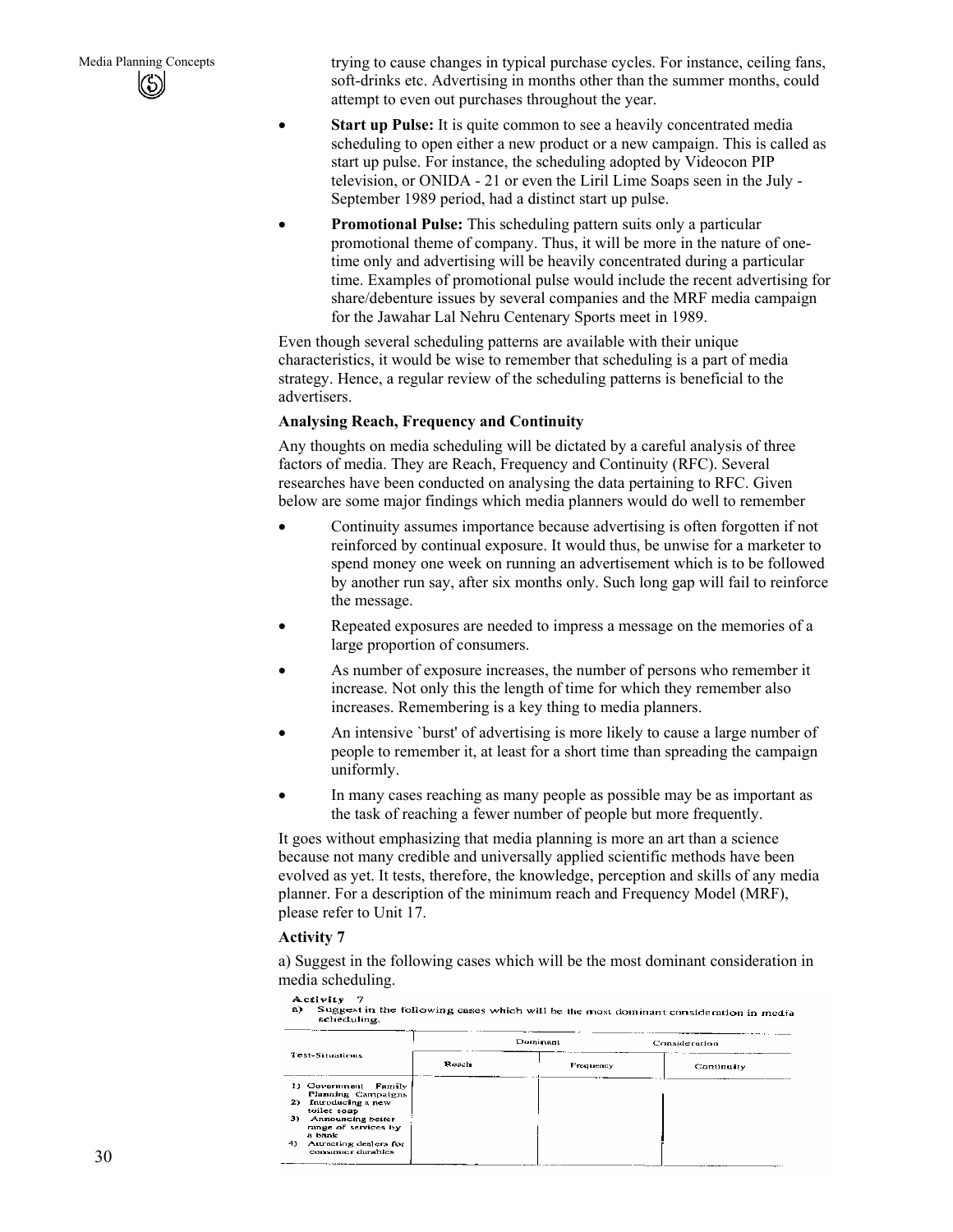Media Selection, Planning and Scheduling

# **10.6 A FINAL WORD ON MEDIA PLANS**

Having gone through the complex process and components of Media Planning, advertisers and media strategists may evolve the following three types of plans (a) The National Media plan (b) The Key Market plan and (c) The Skim plan.

………………………………………………………………………………………… …………………………………………………………………………………………

**National Plan:** Largely applicable to marketers of national brands, the national plan seeks to reach the masses. Obviously, national network of television and national newspapers and magazines will be chosen as the key media vehicles under this plan.

**Key Market Plan:** In the case of national brands and regional brands, media strategists seek to cover effectively the key markets rather than spread over the entire market thin. This plan is most needed at the introduction stages of the product life cycle (PLC). It is also required for those products that have regional formulations to suit regional .climatic conditions.

Regional newspapers are the major media vehicle under this plan.

Although there could be several small major key market media plans, it is desirable that they are co-ordinated well. The adverse results of one key market media plan can adversely affect the media plan for another key market. Similarly, customers located on the fringe of two key markets should not get totally confused by the two different advertisement programmes. The. Key market media plans may be different but they should not be diametrically opposed so as to avoid the confusion.

**Skim Plan:** As most key market media plans concentrate on geographic areas, skim plans aim at a market from a demographic or psychographic perspective. In these plans, the markets first aim to skim off the cream of a segment and then sell it in general to the other markets.

For instance, the first attempts of the marketers may be targeted at well-to-do segments. Later marketers may scale down to serve lower markets. For instance, Quartz watches or premium textiles were sold in the fashion. It is based on the Trickledown theory of communication regarding the innovative products. However, in many cases, marketers prepare skim plan for higher segments with no intention of moving down to other segments. Contessa classic is a case in point. Finally, skimmedia plans may also be prepared to target on customers with specific interests and enthusiasm. Sport lovers or computer-buffs are segments for which skim market plans may be prepared by marketers of the related products.

### **Activity 8**

Select a real or hypothetical example of any marketing offering that would respond to the needs of national, regional, key market and skim media plans in India.

### **Answer**

| a) | National Media Plans are suitable to the products like    |
|----|-----------------------------------------------------------|
| b) | Key Market Media Plans are suitable to the products like  |
| c) | Skim Market Media Plans are suitable to the products like |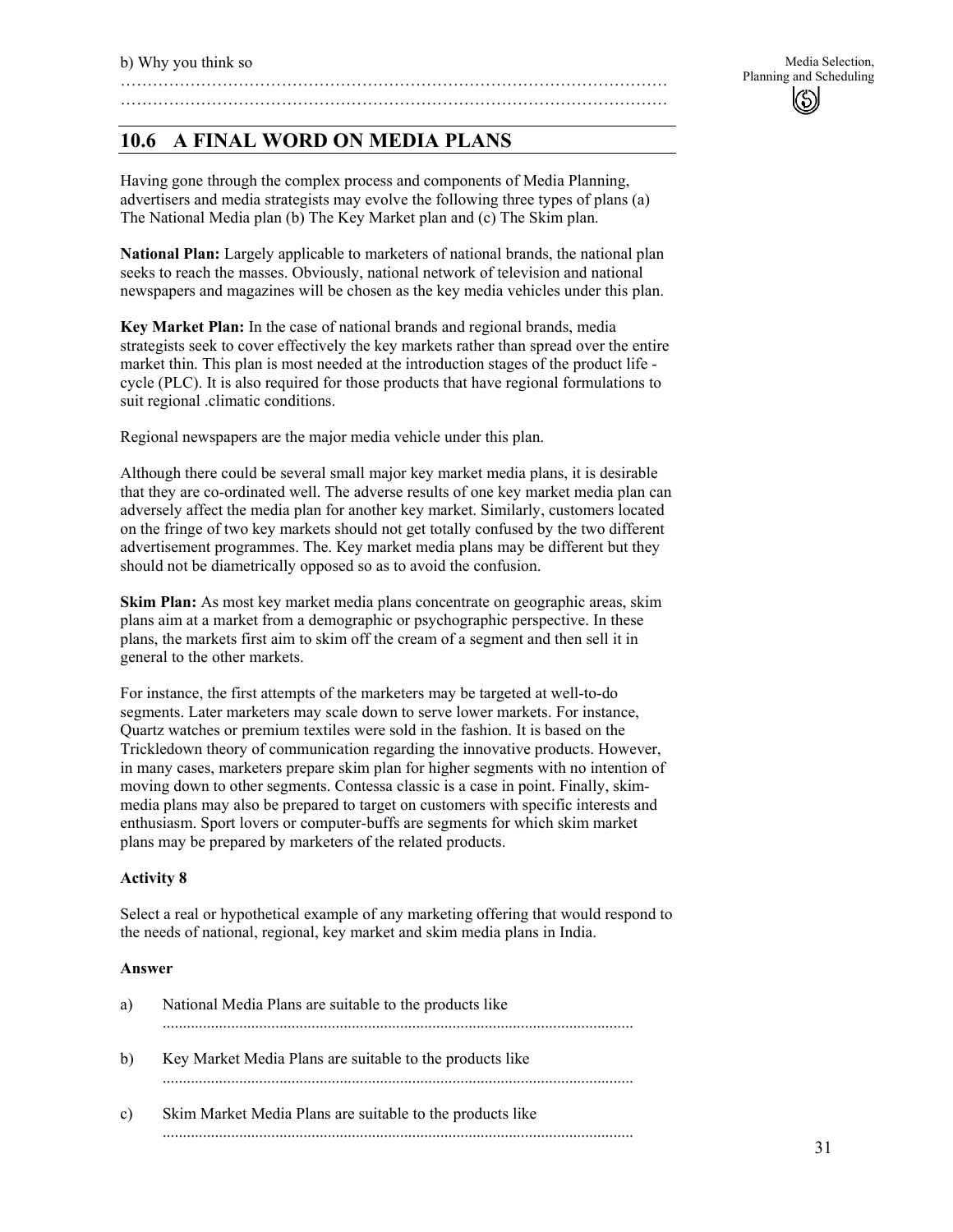# Media Planning Concepts **10.7 DEVELOPMENT OF MEDIA STRATEGY**

To refer back to our planning process chart-why indeed do we need to have media strategy ?

To draw an analogy from the world of sports, competing teams would always have a gameplan or a strategy which is designed to win or at least not to lose a match. Similarly the media strategy is the overall game plan which is geared towards strengthening the communication while countering any move the competition may have.

Media strategy therefore defines and provides rationale for the recommended media, spelling out the specific role each one plays either in complementing or supplementing the others. It is not however the tactical plan specific vehicles and exact allocation of budget.

Four basic elements of Media strategy statement are:

- Media Mix
- Usage of Media
- Geographic Allocation
- Scheduling Strategy

Let us examine what each of these are :

### **Media Mix**

For each target market, a market-media match exercise needs to be done and the role each medium would play in contributing to the achievement of media objectives is described. Summary explanation of the approximate allocation by medium is also provided.

### **Usage of Media**

Each medium lends itself for use in various ways, by way of commercial forms in which it is available. How each is to be used in terms of spot buying vs. sponsorship on television, time/space units general interest vs. special interest publications, prime time/space vs. non-prime time/space, colour vs. black & white, main issue vs. supplements and so on  $-$  are decisions to be taken so as to extract the best mileage out of the selected media.

### **Geographic Allocation**

In view of the market priorities and the differential media objectives set for such market, how the media mix is to be used in order to allocate the advertising effort is explained in strategic terms.

### **Scheduling Strategy**

The extent and spacing of the media activity in a time frame is expostulated. Rationales for controlling the continiuty of the exposures are also provided. These are dependent upon various factors drawn from various background analysis done earlier on seasonality, competitive advertising, budgetary considerations, brand purchase cycle and so on.

Any other factor which is of strategic media significance and is believed to have a positive impact on the success of the media plan also needs to be highlighted in the Media strategy statement.

### **Example**

Brand X is "a cough tablet distributed nationally, with a concentration in Maharashtra. Target audience: Men 18-45 years with an income of Rs 750 + per month, residing in urban areas, smokers who seek temporary relief by consuming brand X. Creative is based on Audio-Visual demonstration of product in use. The role of advertising is to keep the product at a .'Top-of-mind' recall level since it is an impulse purchase product.

### **Media Strategy Statement**

Given the target group exposure, the role of Advertising and the national coverage requirement, Television emerges as the most cost efficient and effective medium.

While National Television is to be used to provide for a national coverage, regional inputs for priority market of Maharashtra would be to provide with the use of the regional Television network. Programmes with consistent Men viewership would be chosen. Continuous advertising cannot be provided due to budgetary limitations, hence a 'PULSE 'scheduling strategy is to be employed to maintain a perception of consistent presence.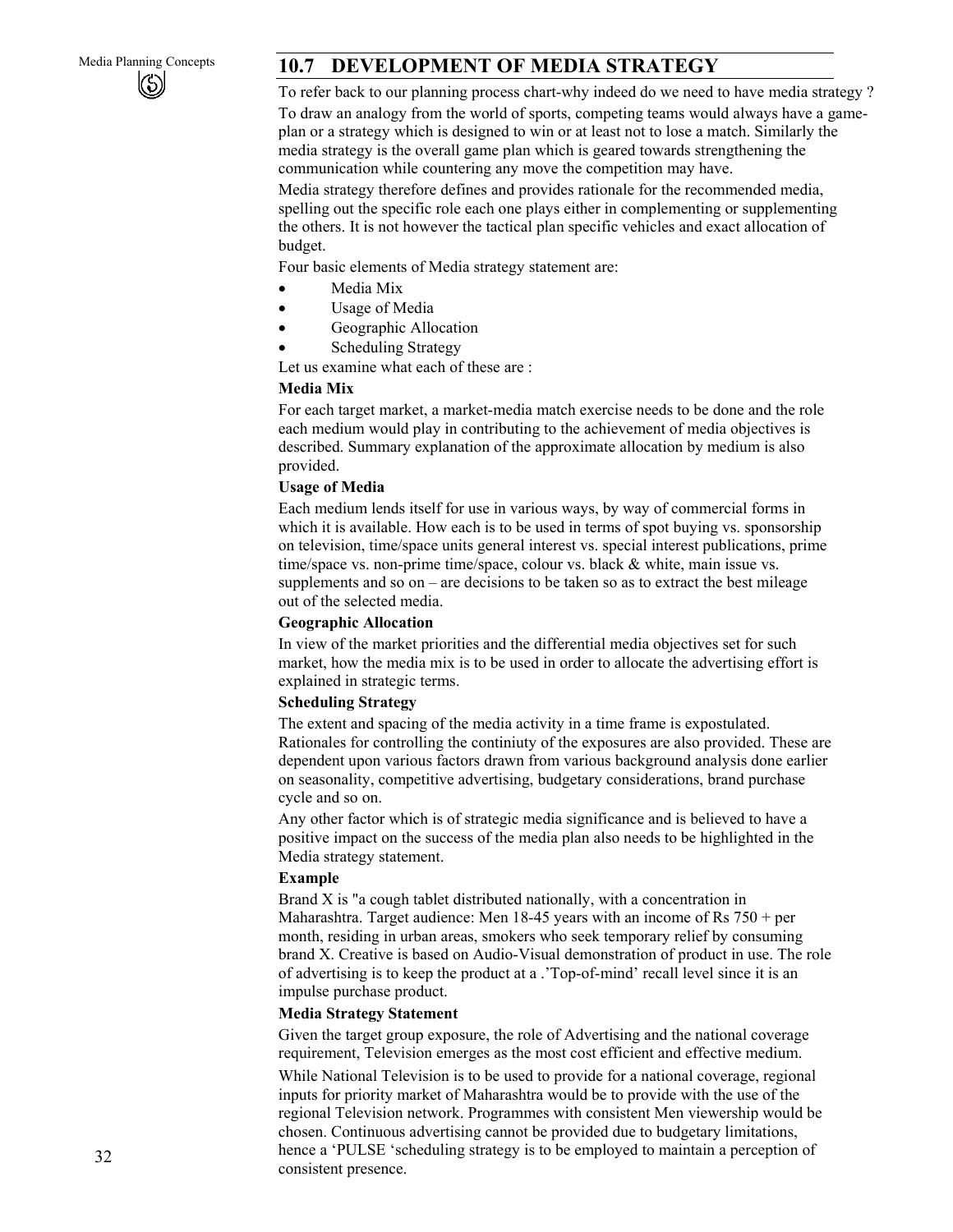# **The Media Plan**

The Media Plan consists of three broad sections:

- Media vehicle selection
- Media Plan and cost details
- Media activity schedule

What in your opinion would be the criteria to select media vehicles ?

If you have said Cost and Reach, then you've hit the nail on the head. However in order to drive the nail home, you need to rank the vehicles in order of merit, so that selection is possible. Ranking can simply be done by combining the two to get a costefficiency index.

### **Media Vehicle Selection**

Having obtained a somewhat large listing of various TV programmes and publications, you would then need to examine how well you could use these vehicles. Since a higher level of average exposure can be desired from a combination of two vehicles which have low levels of audience duplication, this factor has to be kept in mind.

Having done an optimization exercise which is maximizing returns (in terms of Reach/Frequency) on investments (in terms of media costs), a qualitative judgement is necessary to see whether the editorial environment is compatible with the advertising message, or evaluating a vehicle's audience profile in terms of the brand personality.

### **Media Plan and Cost Details**

Exact number of Television spots to be bought with each selected programme, in what duration, at what cost over what network for precisely which market and similarly the exact number of press insertions to be bought with each selected publication, in what size, at what cost, for which market - is indicated in great detail followed by Media Cost Summaries. The latter provide a management summary of the plan outlay by time period, market, medium etc.

# **Media Activity Schedule**

The calendar of media activity is provided on an actual visual diagram (see example below) wherein for each market, what precisely is planned through the campaign is provided at one glance.

|              |       |                   | Activity | Schedule |         |         |         |
|--------------|-------|-------------------|----------|----------|---------|---------|---------|
| Bombay       |       |                   |          |          |         |         |         |
| Television   | Prog. | Dur'              | Rate     | Cost     | Jan '89 | Fcb '89 | Mar '89 |
| Chitrageer   |       | $30$ sec          |          |          | XX.     | XX      | х       |
| Marathi Film |       | 30 <sub>sec</sub> |          |          | x       | XX.     | ×       |

# **10.8 SUMMARY**

- Media Planning is a decision making process, aimed to arrive at three basic decisions
	- What should be the media objectives
	- Which media should be selected
	- How are the selected media to be used
- A media plan evolves from and is fully integrated with the marketing/advertising/creative objectives.
- Setting media objectives is essentially laying guidelines as to who the advertising must reach, where, when, how, how many, how often, how long and in what environment.
- Evaluating media opportunities is to explore which media are available and what role they could play in the coverage of the target audience.
- Developing a Media Strategy entails describing how precisely the selected media-mix would be used in relation to each other with a view to achieve the set media objectives.

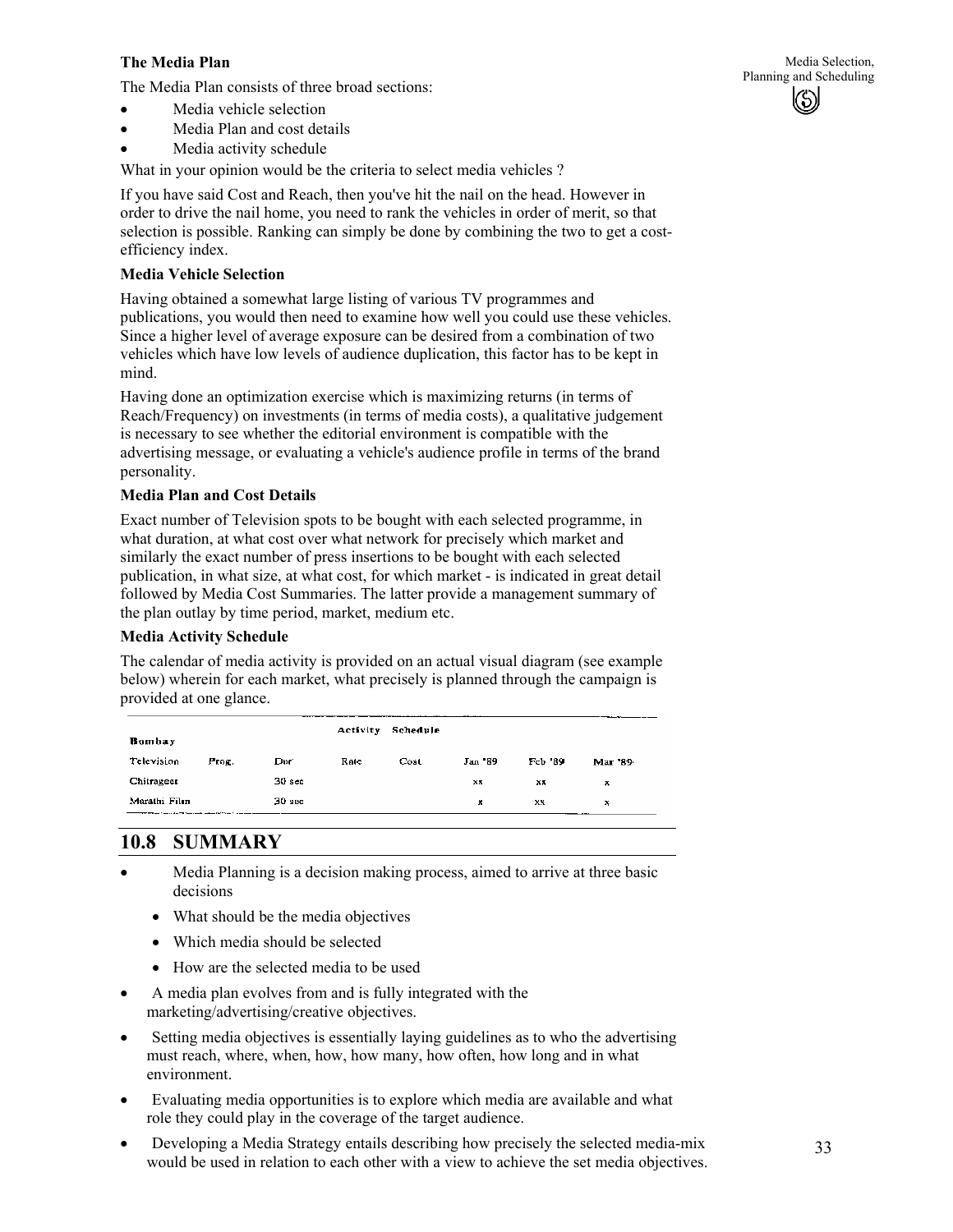Media Planning Concepts **It specifies geographic allocation and scheduling strategy**.

- The media plan consists of actual media vehicle selection and their usage in terms of activity, the selection is based on both quantitative and qualitative parameters.
- Media plan evaluation is a crucial final sites to check whether the planned media programme conforms to the objectives as set for it. The evaluation is necessarily qualitative and Reach and Frequency levels are fine-tuned if needed before the plan is implemented.

# **10.9 SELF-ASSESSMENT QUESTIONS**

- 1) Explain the importance of media scheduling in general and for a specific line of products (either hypothetical or real) whose market has not yet fully developed. What strategic orientation you would like to give? Differentiate between various media plans as 'explained in Section 18.6.
- 2) Discuss the various steps involved in media planning. Is it going to be different in the 'case of industrial products than in consumer products? How?
- 3) "Television advertising is too expensive to be flirted with." Do you agree with the statement? List five characteristics that a product must have before advertising it on the television.
- 4) Are there any constraints on media planning? Identify media constraints in developing countries. Explain how you will deal with these constraints in developing media plans for (a) in-home video games (b) eradication of illiteracy among 'rural women.
- 5) You have understood that a media strategy must be based on adequate information. As a media strategist of a forest based product, you have to decide:
	- a) Whether to use demographic pattern or the product usage pattern of your audience or both; and
	- b) Whether to use single media or multimedia for the products.

State your objectives of the media strategy, collect information on media used by products similar to forest based product, and explain your media strategy.

- 6) Assume that you are an advertiser of a stereo sound equipment. Would you:
	- a) Use a magazine or outdoors;
	- b) Radio or Television.

Once you have selected the media and defended your selection with logical reasons, develop cost estimates for the same and their reach and frequency. For cost considerations, you may refer to Unit 17.

7) As a media planner for a pharmaceutical firm, your task is to develop media plans for a new cough-syrup to be sold in poly-sachets. Develop its objectives, media selection, and its likely pay-off.

# **10.10 FURTHER READINGS**

A.M. Barban, S, M. Cristoe and F, J, Kopek (1976), Essentials of Media Planning (Chicago: Illinois Crain Books).

J.Z. Sissors & E.R. Petray (1976), Advertising Media Planning (Chicago, Illinois Crain Books).

D.H, Gensch (1973), Advertising Planning: Mathematical Models in Advertising Media Planning (Amsterdam: The Netherlands Elsevier Scientific Publishing Company).

W.H. Bolen (1981), Advertising John Wiley & Sons, N.Y.

C.L. Bovee & W.F. Alens(1982), The Contemporary Advertising R.D Irwin ,Inc. Homewood Illinois.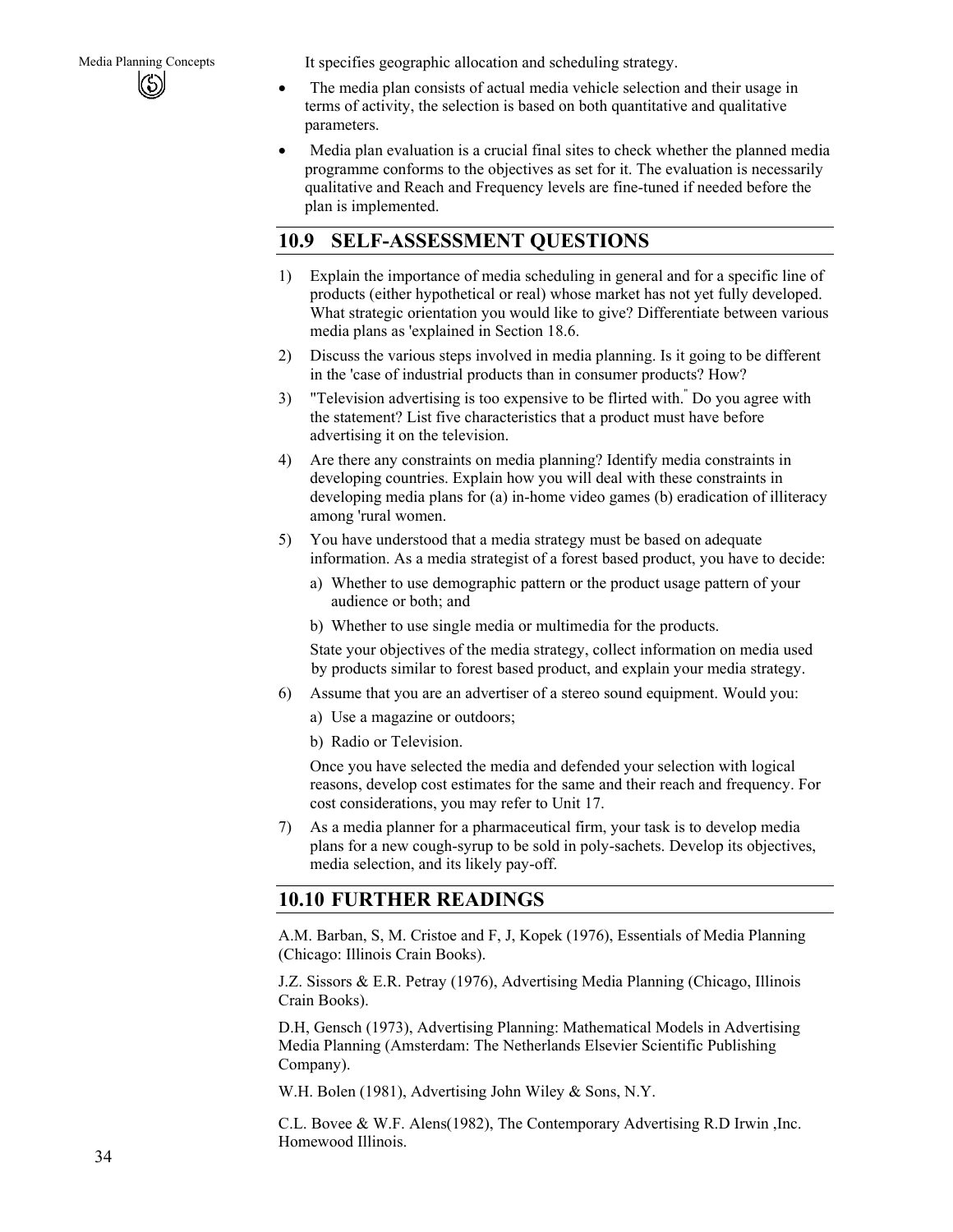# **Computer Model s in Media Selection**

Many agencies and advertisers are malting effective use of the computer in storing and retrieving audience information. For the first time it is possible to make sophisticated use of data on reach, frequency, gross rating points, cost per thousand prospects and so on, for a wide variety of media. While this is largely a data processing function, the pay-off in more precise media selection has been great indeed, In practice, to date, most computer analysis is for intramedia comparisons. The qualitative difference across media cannot be reduced to number very well.

Another advantage has been the growing demand for more and better audience data. The media information services have in large part experienced greatest growth since the advent of the computer.

Finally, there is every reason to expect that the computer models discussed here and other yet to be devised will overcome many of the present limitations,

### **1) Linear Programming Model**

1.1 Linear Programming is intended to derive maximum values for a linear (straightline) function, given certain constraints on the decision space. When applied to media selection, the model takes the following general form:

Maximize:

Total exposure: 
$$
=\sum_{i}^{1} = \frac{R i}{1}
$$
 xi

Subjected to:  $\frac{i}{i} = 1$  C<sub>i</sub> X<sub>i</sub>  $\leq B$ 

Where:

 $X_i \leq L_i$ 

 $X_i > 0$  for  $i = 1, 2, \ldots, \ldots, I$ 

 $X_i$  = Number of insertions in medium i

 $C_i$  = Cost per insertion in medium i

- $B = Total$  advertising budget available
- $L_i$  = Physical limit on insertions in medium i

 $R_i$  = Rated exposure value of a single insertion in medium i

The computation routine consists first of dividing each  $R_i$  by  $C_i$  to derive the rate exposure value per rupee. Then, the objective is to select to medium that returns the highest rated exposure value per rupee  $(R_i / C_i)$  and purchase as much as is possible, given the limits

imposed by B (advertising budget) and Li (the total number of possible insertions, say 12 issues of a monthly magazine). Then the solution proceeds to the medium with the next-highest rating and continues until a media schedule is chosen which maximizes the objective function, subject to the constraints imposed.

- **1.2** The steps in a well-conceived LP media allocation procedure are as follows:
- Establishment of a target market objective,
- Procurement of data on the audience profiles of various candidate media...
- Application of effectiveness rating procedure encompassing at least two phases : (a) audience profile match and (b) analysis of qualitative considerations.
- Determination of the objective function in terms of rated exposure values per rupee,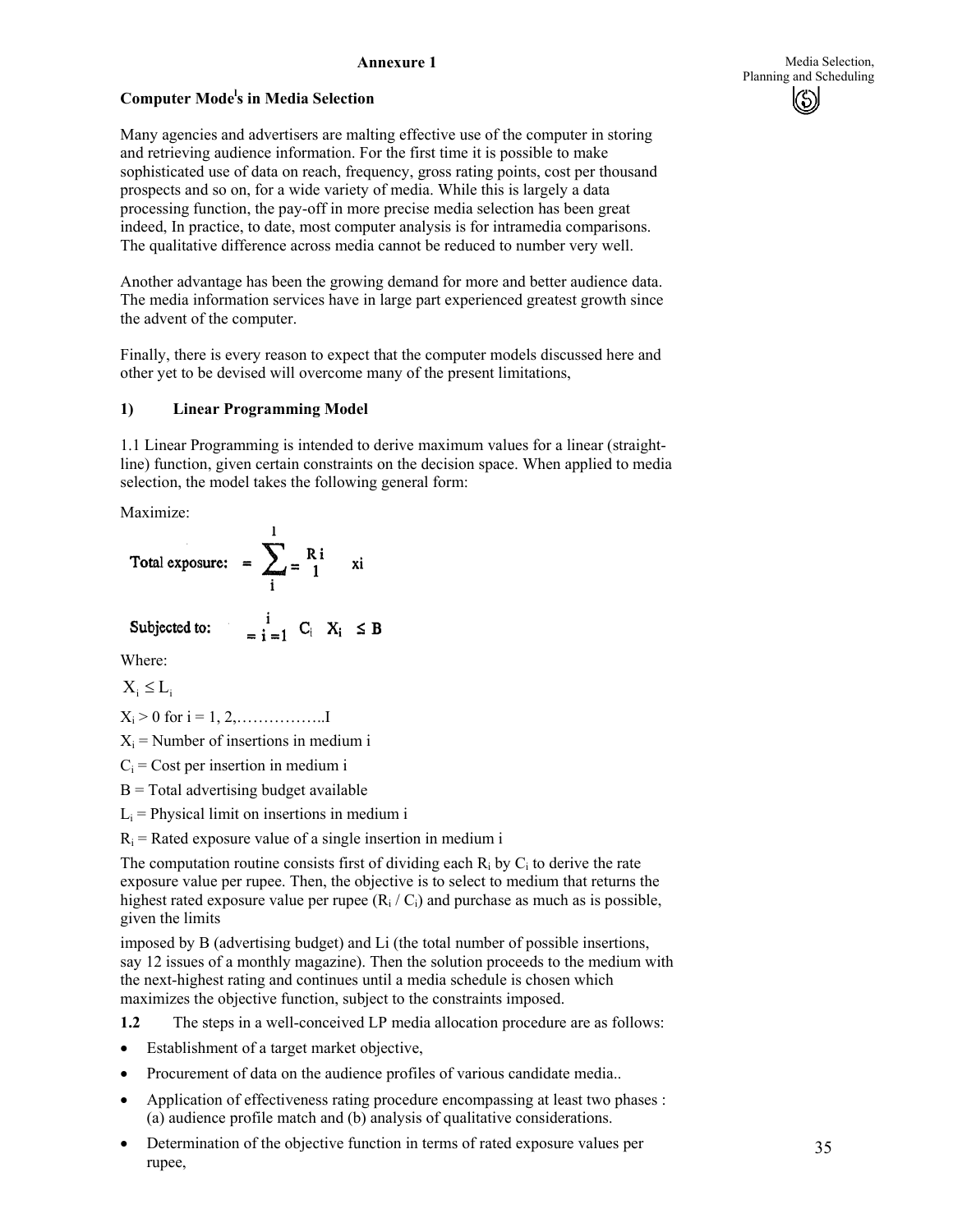- Media Planning Concepts Quantification of all constraint conditions, including budgetary limits, limits on media availability, and judgement with respect to the maximum number of insertions desired in certain media.
	- Application of a LP computational routine.
	- Analysis of the resulting media plan to determine its sensitivity to changes in the constraint condition which are applied as well as changes in the rated exposure values of various candidate media. This will require a series of LP computations so that resulting changes can be isolated.
	- Selection of the final media plan on the basis of judgement as to which solution seems most appropriate in terms of stated objectives,

**1.3 Advantages of Linear Programming:** The LP approach described above is valuable because it:

- Forces Definitions of Markets to be Reached.
- Requires Quantification of Qualitative Factors.
- Establishes a Clear Need for Audience Data.
- Can be applied to Problems with Variety of-Media.
- Allows the Blending of Many Factors.

**1.4 Limitations Linear Programming**. The following limitations of linear programming should be recognized:

- The Assumption of Equal Effects Repeat Exposures.
- The Assumption of Constant Media Costs.
- The Danger of Fractional Time or Space Purchases.
- Solutions Determined without Consideration of Audience Duplication.
- The Illusion of Definiteness.

### **2) Iteration Models**

Media scheduling has made limited use of iteration models, in which the approach is to bring one media at a time into the solution, depicted below in Section 2.1.

Note that the medium with the lowest cost per thousand prospects is selected first. Then remaining media vehicles are adjusted to show net unduplicate audience from the vehicle or vehicles already selected. The process continues until the budget is exhausted.

While the iteration model is not hampered with the linearity assumption of LP it has the disadvantage that it cannot guarantee an optimum or "best" solution given stated constraints. This is because the computer algorithm is progressively limited as each medium is chosen. It cannot computer the value of different combinations of media because of the necessity of starting with the highest rated medium and proceeding to the next accordingly. While the first vehicle in the solution might be optimum, there is no guarantee that an optimum solution will rest with two or more media candidates.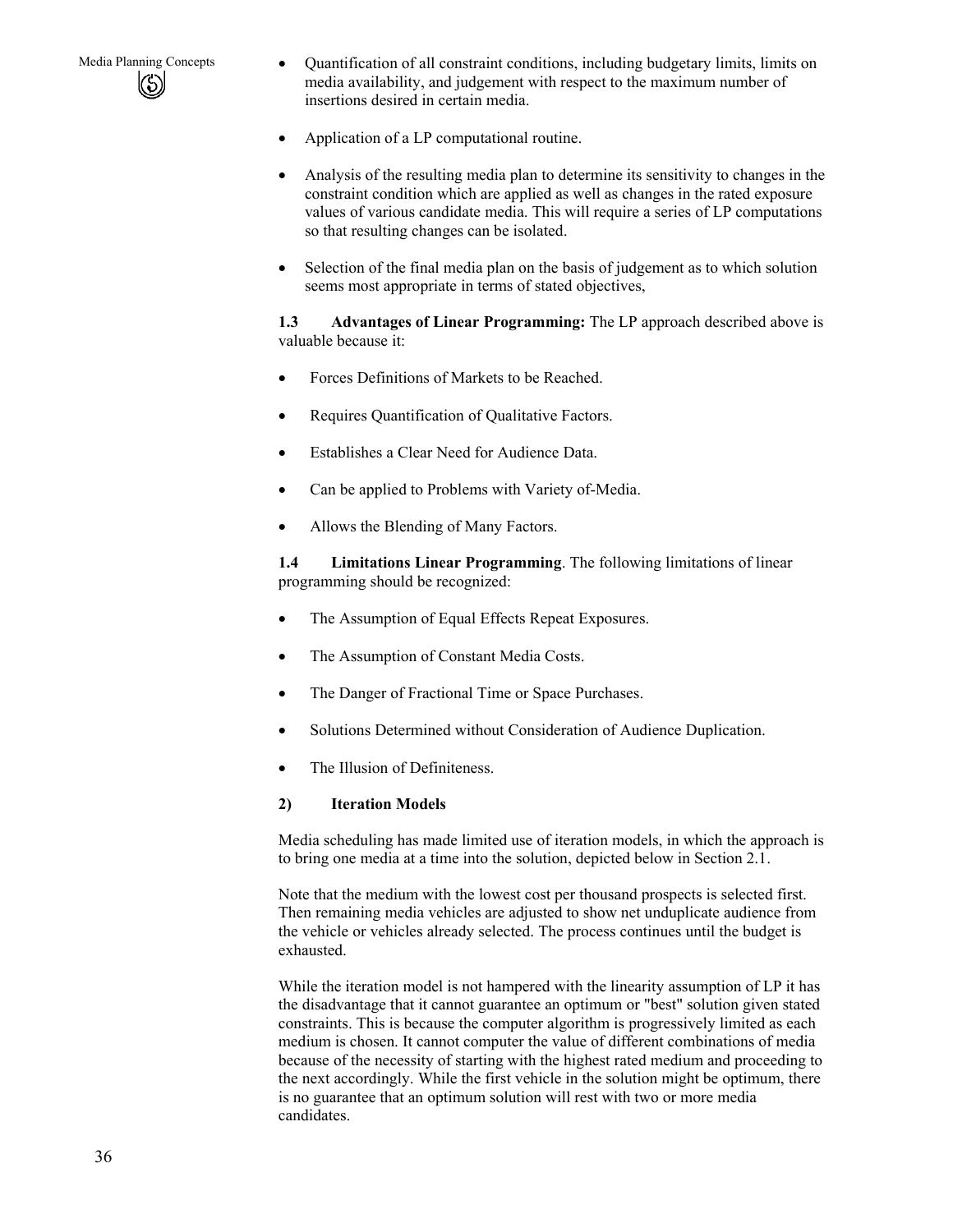

**Source:** Dennis. H. Gensch, "Computer Models in Advertising Media Selection," Journal of Marketing Research, Vol. 5, (November 1968), p. 416.

#### **3 Simulation Models**

Simulation models are designed to assess how a given media schedule or group of schedules will affect a target market. The approach in effect consists of storing the characteristics of a number of individuals in the computer and then evaluating their probable response to the media input. Three different approaches to simulation are in fairly widespread use: [1] the CAM model, [2] the Simulmatic model, and [3] COMPASS.

**3.1 The CAM Model.** In 1964, the London Press Exchange began operational use of its Computer Assessment of Media (CAM) model. It simulates the process by which individuals are exposed to both magazine and television advertisements. Viewing data are provided in four-week segments by Television Audience Measurement Ltd., and the data are converted into probabilities of viewing over the period of a year. Similar steps are taken on magazine data supplied by the National Readership Survey. Then the individuals into the two samples are carefully paired off so that television viewing and magazine reading patterns are assigned to each individual. These data are then stored in a computer.

Next a target audience for a campaign is selected and weighted. A perception value is assigned to each media vehicle, which attempts to assess the impact an advertisement will have on the viewer or reader in terms of exposure. This is further weighted by variations in prestige and influence from one publication to another. A final series of weights called impact weights is then assigned the message on the person who sees or views it.

The model makes use of a single score which describes how much advertising an individual will receive. The probability of receiving an impression (PRI) is computed as follows:

PRI = Adjusted probability of seeing or viewing the media vehicle x

perception x selectivity x impact.

Media Selection, Planning and Scheduling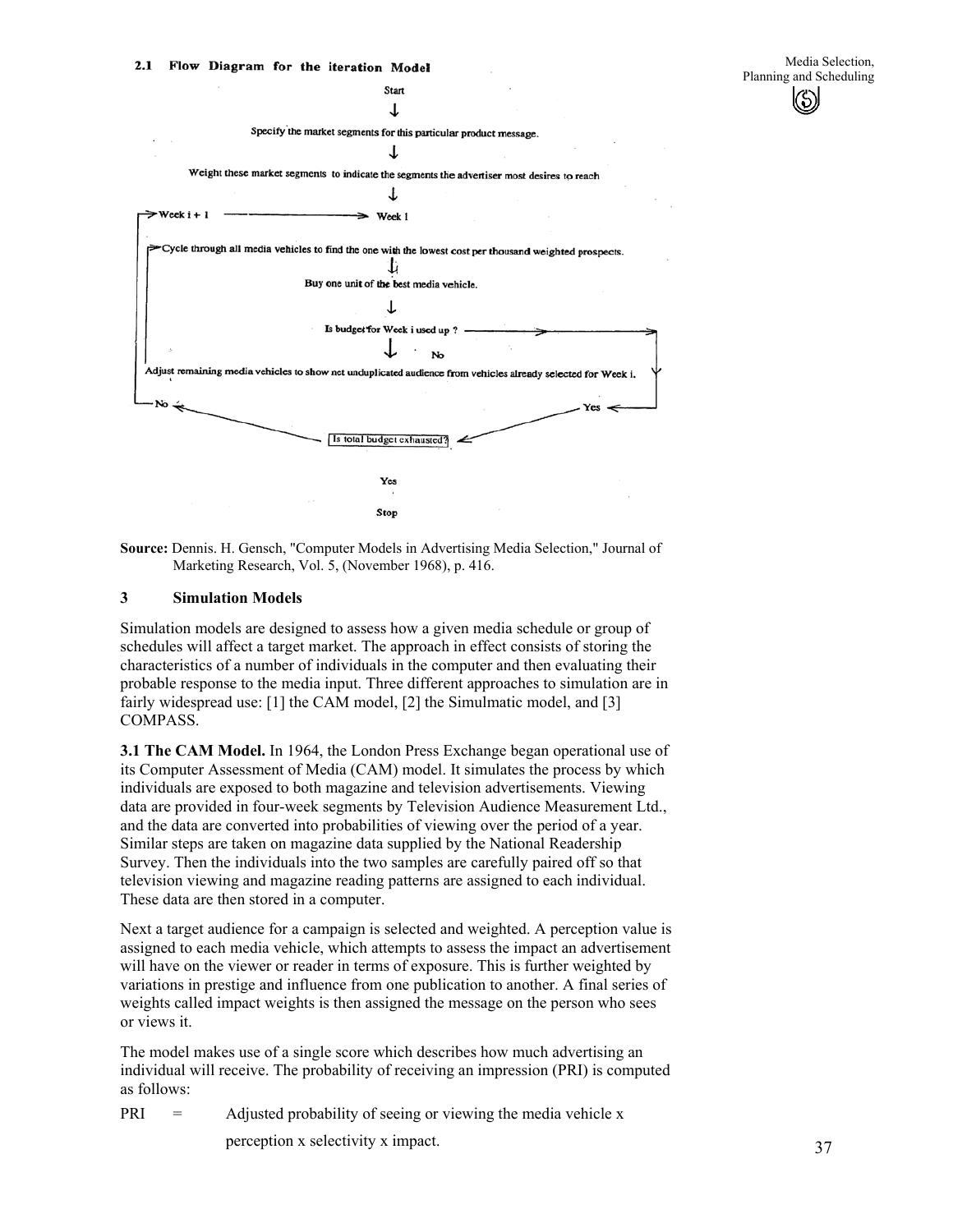Media Planning Concepts Media schedules then are run, and a single score is produced from the simulated response of the sample of individuals which serves as the criterion of choosing between media schedule

> **3.2 The Simulmatics Model.** The Simulmatics Corporation stores information on nearly 3,000 imaginary individuals representing a cross section of the U.S. population four years of age and over. Data are included on socio-economic characteristics as well as media exposure habits. As with the CAM model, the simulated audience is exposed to an actual media schedule. Modifications are introduced to account for habit formation, saturation with too many of one type of medium, and so on. The summary statistic depict the probable viewing or listening audience and the extent of their exposure.

> **3.3 Compass** Ten large advertising agencies have retained a consulting firm to develop a simulation model referred to a COMPASS (Computer Optimal Media Planning and Scheduling System). No details have been made public.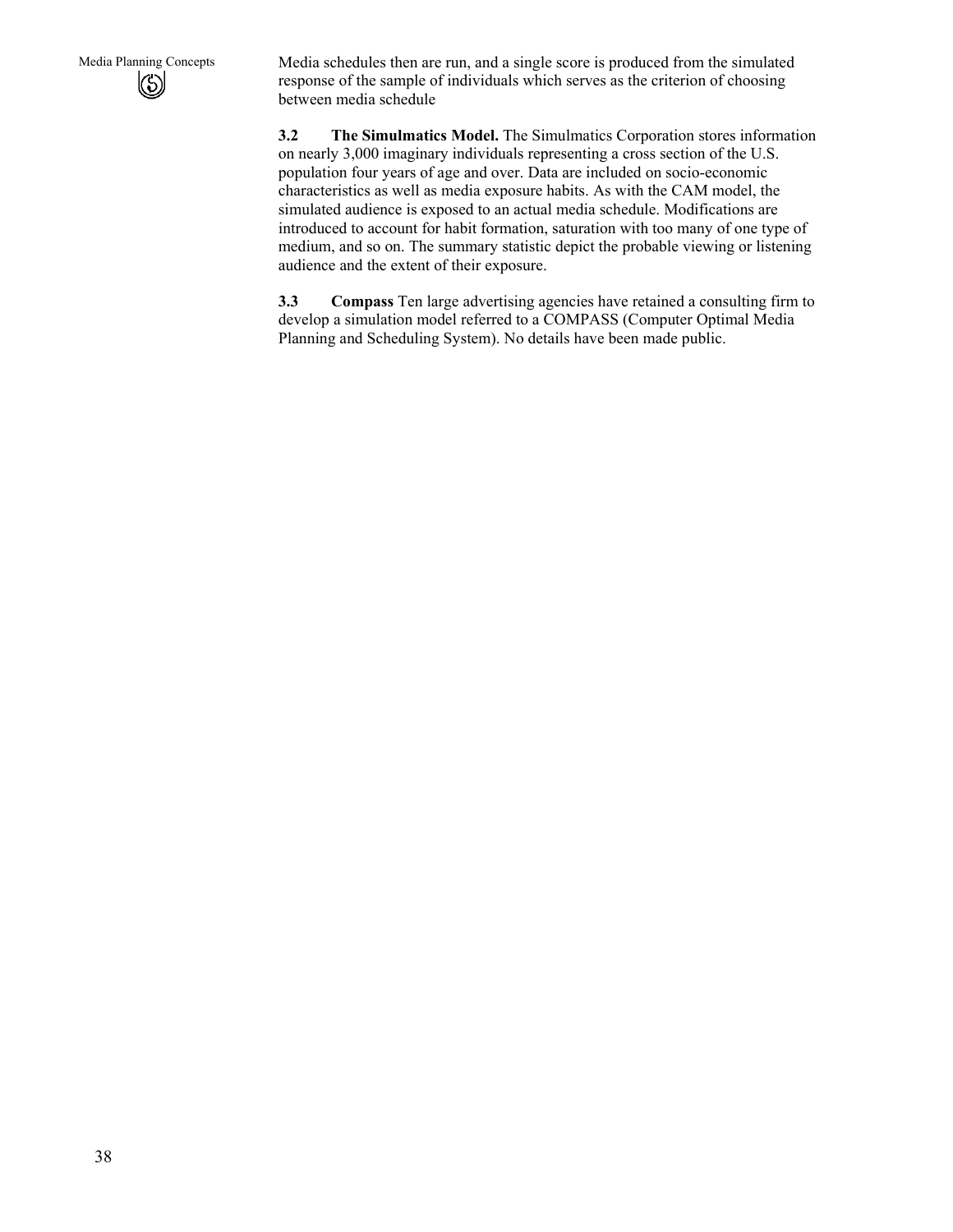# **The Minimum Reach and Frequency (MRF) Model**

# **2.1 Introduction**

Every advertiser, whether in India or abroad, makes a decision about media planning at least once a year, if not more. In India, the decisions have been based so far on intuition and non-formal procedures. But formal methods can help an advertiser to utilize his advertising rupee better. Motivation for an advertiser to use formal methods in media planning stems from two factors: firstly the expenditure in advertising is very high the Indian industry spent over Rs. 3000 crores on media during 1988-89 and secondly, the number of alternative media available is very large.

The prevalent practice of press media planning in India is to use available circulation and readership data to draw up media plans that will give the desired "reach" and average frequency of exposure among the target audience. Plans drawn through conventional non-formal methods obviously lack in precision and result only in crude estimate of the "reach" and the average frequency of exposure.

This annexure presents a quantitative model for press media planning which uses available audience data and research. The model selects the lowest cost media plan which achieves the desired <sup>"</sup>reach<sup>"</sup> and "average" exposure frequency per person in several target audience groups.

### **2.2 The Process Model of Advertising**

Figure Annexure 2 shows the process model of Advertising

Annexure Figure 2 : Process Model of Advertising Segment I Segment 1 Sales Money Med. Veh I. OTS NI Aware Chosen Knowledge Segment 1  $\mathbf{1}$ 2. OTS N2 Interest Preference Size **Buy** Segment 2 r Number Colour Position Segment 2 Timing Segment 2 ᠽ 5

The Advertising process starts with the total money available (or required by) the media planner for buying time and space in different media vehicles (Box 1). The planner, through some decision process, converts money into physical quantities like choice of media vehicles and size, number, colour, position, and timing of the advertisement in each of the media vehicles (Box 2). The choice of media vehicles, depending on the audience profiles of the chosen vehicles results into providing zero opportunities - to - see (OTS) to some members of the target audience group(s). The distribution of OTS along with the other decision variables of Box 2 (size, number, etc.) influences the "effect of advertising" in each of the target audience groups. The effect is to be measured in terms of the states of mind and behaviour of the group, e.g., unaware, aware, knowledge, and lastly a state " buy" (Box 4). The distribution of members of each of the target audience groups in these states will decide the level of sales generated during current and future time periods (Box 5).

For using this advertising process as a basis for developing a media planning model, it is necessary to obtain the following relationships either theoretically or empirically:

| 2.2.1 Relationship between the choice of media vehicles and the distribution of                            |
|------------------------------------------------------------------------------------------------------------|
| 2.2.2 Effect of distribution of OTS and other variables of Box 2 on each of the states<br>listed in Box 4. |

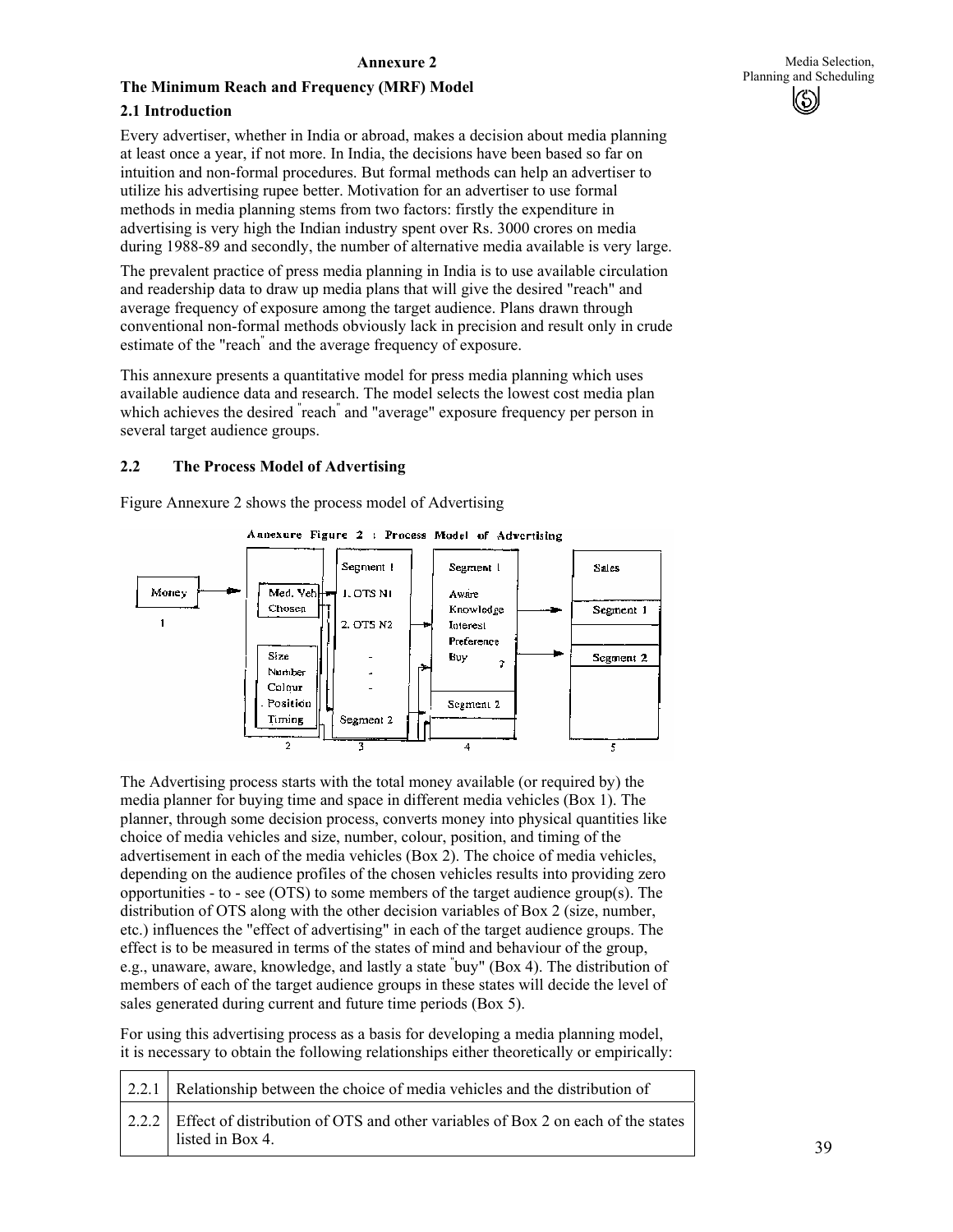Relationship 2.2.2 and 2.2.3 above singly or jointly are termed as response functions. **2.3 The Model** 

Since the existing model of media selection are not suitable to Indian conditions, this model has been developed to select a minimum total cost media plan so as to achieve:

- A desired minimum reach in each of the target audience groups.
- A desired average OTS per member reached in each of the target audience groups.
- The actual number of insertions in each selected media vehicle between a minimum and a maximum number specified by the planner.

The detailed mathematical model is given in Section 2.5.

An equivalent verbal representation will be as follows :

| [Cost per insertion x of insertions in all media]                                                                                                                                              |                  |
|------------------------------------------------------------------------------------------------------------------------------------------------------------------------------------------------|------------------|
| $Min: Sum of {$ vehicles under consideration, $\{$                                                                                                                                             | (1)              |
| Such that:                                                                                                                                                                                     |                  |
| Minimum<br>Desired minimum reach for all<br>achieved<br>$\geq$ target audience groups<br>reach                                                                                                 | $^{(2)}$         |
| Achieved avg.<br>Desired average OTS per person<br>OTS per person $\geq$<br>for all target audience groups,<br>and                                                                             | $\left(3\right)$ |
| Desired<br>Number of insertion<br>Desired min.<br>$maximum$ }<br>≥<br>in the media vehicle.<br>2<br>number of<br>number of<br>if selected in each<br>insertions<br>insertions<br>media vehicle | (4)              |

A major difficulty in obtaining a solution of the above model is that the method of obtaining the minimum reach of a media plan is complex. A mathematical formulation for obtaining the minimum breach of a media plan is given in Section 5. If this is incorporated in the model, it will not be possible to obtain a solution with existing techniques of optimization.

#### **2.4 The Heuristic Method to Solve the MRF Model**

To circumvent the problem, constraints (2) and (3) are combined to get a single constraint. As reach times the number of OTS per person reach is total OTS, constraints (2) and (3) become

|                                                       | Achieved total OTS $\geq$ Desired reach x<br>Desired OTS per person.                                                                       | (5) |
|-------------------------------------------------------|--------------------------------------------------------------------------------------------------------------------------------------------|-----|
|                                                       | The derived problem then becomes :                                                                                                         |     |
|                                                       | Min: Sum of $\{Cost\ per\ insertion\ x\ No.\ of\ }$<br>{insertion in all media vehicles }                                                  | (6) |
| Such that $\cdot$                                     |                                                                                                                                            |     |
| Desired<br>$maximum$ =<br>number of }<br>insertions } | Number of insertions }<br>Desired<br>in a media vehicle<br>><br>Minimum<br>if selected in each<br>Number of<br>media vehicle<br>Insertions | (7) |
| Achieved total $OTS \geq$                             | Desired minimum reach x<br>Desired average OTS in each                                                                                     |     |

target audience group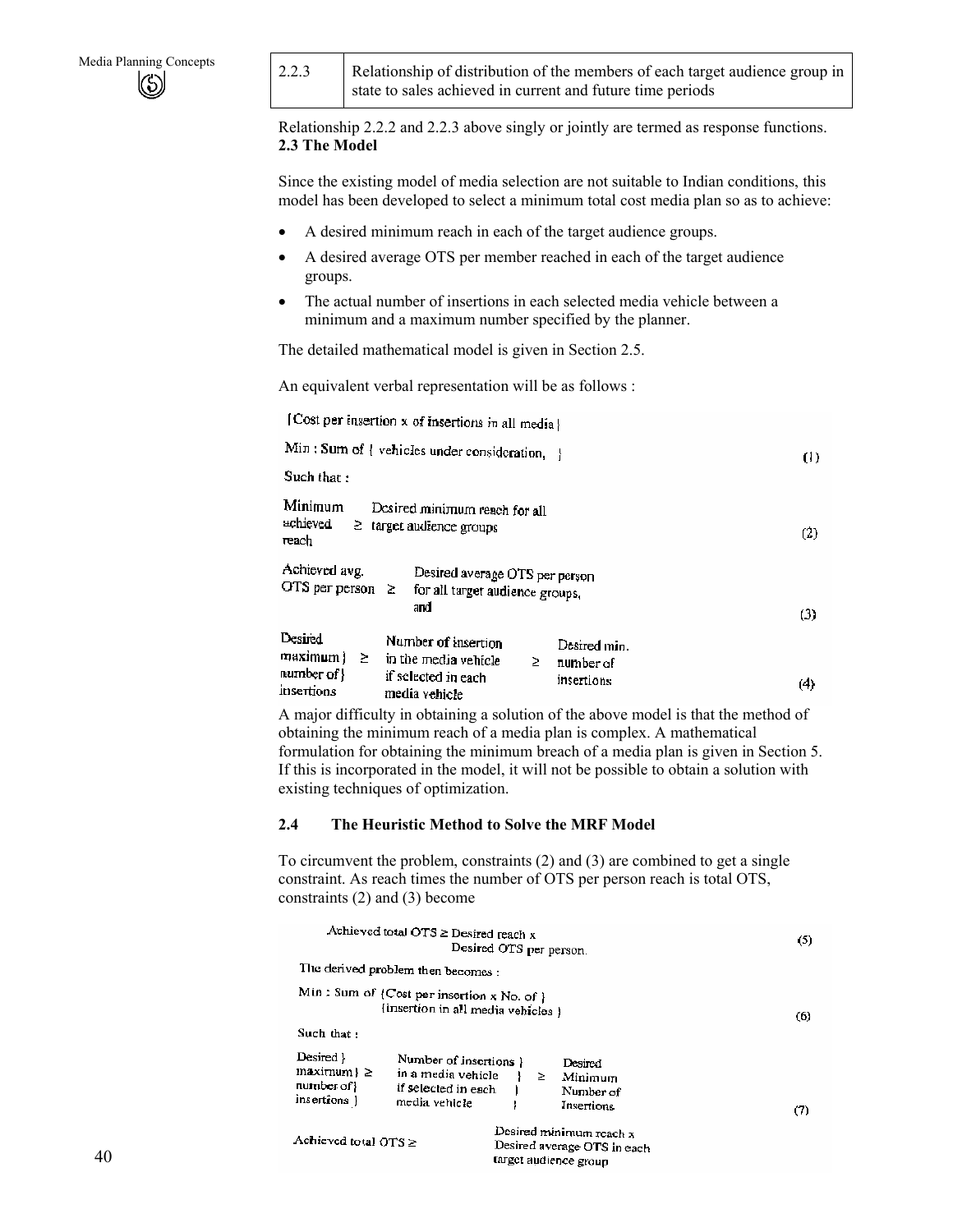To solve the original problem (1 - 4), the modified problem 6, 7, and 8 is first solved. As the solution to this problem gives the publications selected in the media plan, the reach and average OTS of this media plan are tested for each target audience group (through constraints 2 and 3). The calculations of reach is made by solving the mathematical programme of Section 2.5. If the reach and the average OTS achieved in each target audience groups are more than the desired values, the media plan obtained is the best (optimal). However, it is possible that in one or more target audience groups the achieved reach and the OTS are less than desired. In such a case, increase the desired OTS in that audience group in the modified problem and resolve the modified problem. The procedure terminates when either all reach and OTS constraints are satisfied (solution obtained - or one or more reach and/or OTS constraint cannot be satisfied implying that the media vehicles under consideration cannot achieve the desired values, i.e., no solution exists for the problem as defined).

### **2.5 Explanation for Data Requirement for finding Reach**

**2.5.1** Supposing that three are media vehicles and only one target audience group under ' consideration. They are A, B, and C. Let the individual audience be a, b, and c. The common, audience of A and B will be ab, of B and C be and of A and C be ac. Also let audience common to A, B and C be abc. The exact reach as is obvious from the diagram, will be  $a + B + c - ab - ac - be + abc$ . So, data on abc (higher order overlap) is needed to obtain the exact reach. Similarly, it can also be shown that data on higher order overlaps in needed for finding distribution of OTS.

|   |   | Ŕ.         |    |   |
|---|---|------------|----|---|
| a | œ | $_{\rm a}$ | bc | b |
|   |   | ¢          |    |   |

### **2.5.2 The MRF Model formulation is as follows :**

Min: 
$$
\sum_{j=1}^{m} = 1^{C_{j}} \sum_{j=1}^{x_{j}}
$$
 (1)  
Subject to  
 $R_{j} \ge R_{1} *_{1}$  for  $i = 1, 2, ........., S,$  (2)

$$
\sum_{j} A_{i} x_{j}
$$
  
\n
$$
R_{i} \ge F^{*} \text{ for } i = 1, 2, \dots S.
$$
 (3)  
\n
$$
x_{j} - L_{j} z_{j_{i}} \ge 0,
$$
  
\n
$$
k_{j_{1}} z_{j} - x_{j} \ge 0,
$$
 for  $j_{1} = 1, 2, \dots m,$  (4)

all  $z_i$  are 0 or 1 and  $x_i$  s are non-negative integers.

### where

| m | Total number of media vehicles (publications) available for selecting a media<br>plan. |
|---|----------------------------------------------------------------------------------------|
|   | Total number of target audience groups to be considered.                               |
|   |                                                                                        |

- $R^*$  : Desired minimum reach in target audience group i, for  $i = 1, 2, \dots, S$ .  $A_{i_{\mathbf{k}}}$ Audience of the media vehicle (publication)  $j_i$  in the target audience group i, for  $i = 1, 2, \dots S$ , and  $j_i = 1, 2, \dots m$ .
- Common audience of the media audience group i for  $i = 1, 2, ..., S$ , and  $j_r, ..., j_i$  $\mathbf{A}_{\mathbf{j}_1\mathbf{j}_2}$  $= 1, 2, \dots, m$ , where  $r = 2, 3, \dots, m$ .

Media Selection, Planning and Scheduling

 $\left(\zeta\right)$ 

41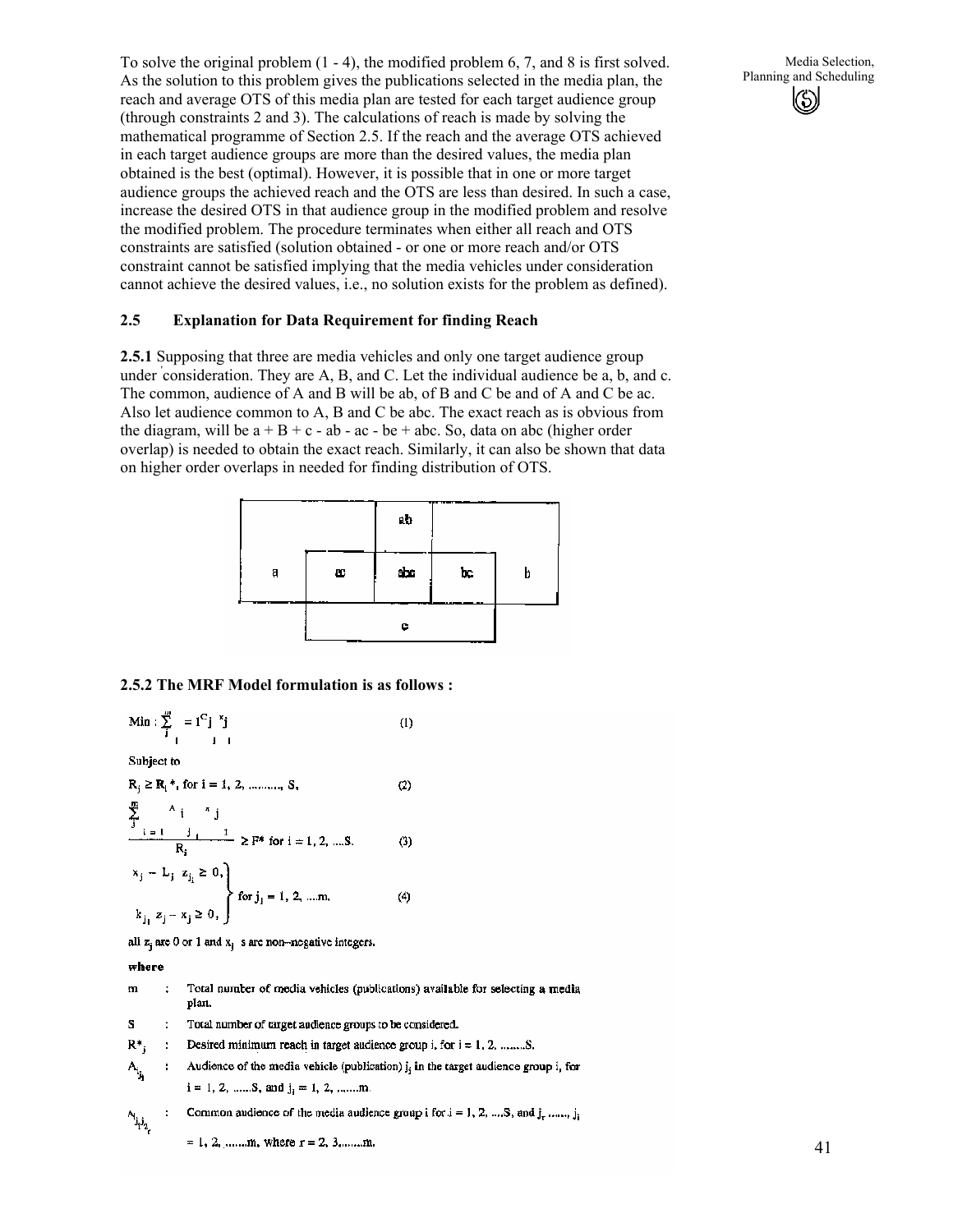- $\mathbf{C}_{\mathbf{j}_i}$ Cost per insertion in media vehicle  $j_1$ , for  $j_1 = 1, 2, \dots$ m. ÷
- $\mathbf{L}_{\mathbf{j}_t}$ Minimum no. of insertions to be put in the media vehicles  $j_1 = 1, 2, ..., m$ , if selected.  $\mathcal{V}^{\pm}$ selected.
- $\mathbf{K}_{\mathbf{j}_i}$ Maximum number of insertions to be put in the media vehicles  $j_1$  if it is included in the media plan for  $i_1$  if a  $\mathcal{L}^{\pm}$ included in the media plan, for  $j_1 = 1, 2, \dots, m$ .
- The reach attained by a media plan in target audience group i, for  $i = 1, 2...S$ .  $R_i$  $\ddot{\cdot}$
- The frequency (average OTS) attained by the media in target audience group i, for<br> $i = 1, 2, ..., s$ .  $F_{\rm r}$  $i = 1, 2, ..., s.$
- $l$ , if the media vehicle  $j$  is included in the media plan.  $\mathbf{z}_{j_i}$  $\ddot{\nu}$

0 other wise, and

The number of insertions to be placed in the media vehicle  $j_i$ .  $\mathbf{x}_{j_1}$  $\ddot{\psi}$ 

The modified problem used in obtaining a solution was as follows :

$$
\text{Min}: \sum_{j=1}^{m} C_{j_1} x_{j_1} \tag{1}
$$

Subject to

$$
\begin{aligned}\n\mathbf{K}_{j_1} & z_{j_i} - x_{j_i} \ge 0 \\
&\vdots \\
\mathbf{x}_{j_1} - \mathbf{L}_{j_1} & x_{j_1} \ge 0\n\end{aligned}
$$
\n
$$
\begin{aligned}\n&\text{for } j_1 = 1, 2, \dots, m,\n\end{aligned}
$$
\n
$$
(4)
$$

$$
\sum_{j}^{m} A_{i_{j}} X_{i_{j}} \ge R_{i}^{*} F_{i}^{*} \quad i = 1, 2, \dots, S
$$
 (5)

all  $z_j$ 's are 0 or 1  $x_{j_l}$ 's are non-negative integers.

# 2.6 Micro Lower Bound on the Reach of Media Plan of Vehicles

The micro lower bound on the reach of a media plan of m vehicles would be given by the<br>optimal objective function value of the following non-linear mathematic Liven by the optimal objective function value of the following non-linear mathematical programme.

Max 
$$
\left\{ [M^* - 1] \right\}
$$
  $\sum_{j=i-1}^{M} A_{ij} i z j i - \sum_{j2>j+i}^{M} A_{ij} i j z j i z j i j z / (M*)$  (1)

Subject to

$$
m * \geq \left\{ \begin{bmatrix} 2 & \sum_{jz > j_1} A_{ij} & jz_j & j \end{bmatrix} \sum_{j=x}^{M} A_{ij} & 2j & j+1 \end{bmatrix} \right\}
$$
 (2)

$$
m * \leq \{ [2 \sum_{j2} \sum_{j=1}^K A_{ij}^{ij}] \ z_{jl} \ z_{jl} \ y_{jl} \ \sum_{j1}^M A_{ij}^{ij} \ z_{jl}^{ij} \ + 2 \ \}
$$
 (3)

 $z_i = 0$  or 1, for  $j_i = 1, 2, ..., m$  and  $m *$  in a positive interger

The above programme seems to be intractable in nature. However, if  $m*$  is assumed to be fixed, it can be reformulated as a 0 - 1 quadratic processor  $m*$ fixed, it can be reformulated as  $a\theta - 1$  quadratic programme.

$$
\text{Max : } [(\text{mx} - 1) \sum_{j1}^{M} \text{Aijl} \quad j! = \sum_{j2 > j1} \text{Aijl} \quad j2 \text{ zji zj2} / (M)_2 \ast
$$

Subject to

$$
z_{j_1} \text{ is are 0 or 1.}
$$

It is obvious that the value of m\* would lie between 2 and the integral part of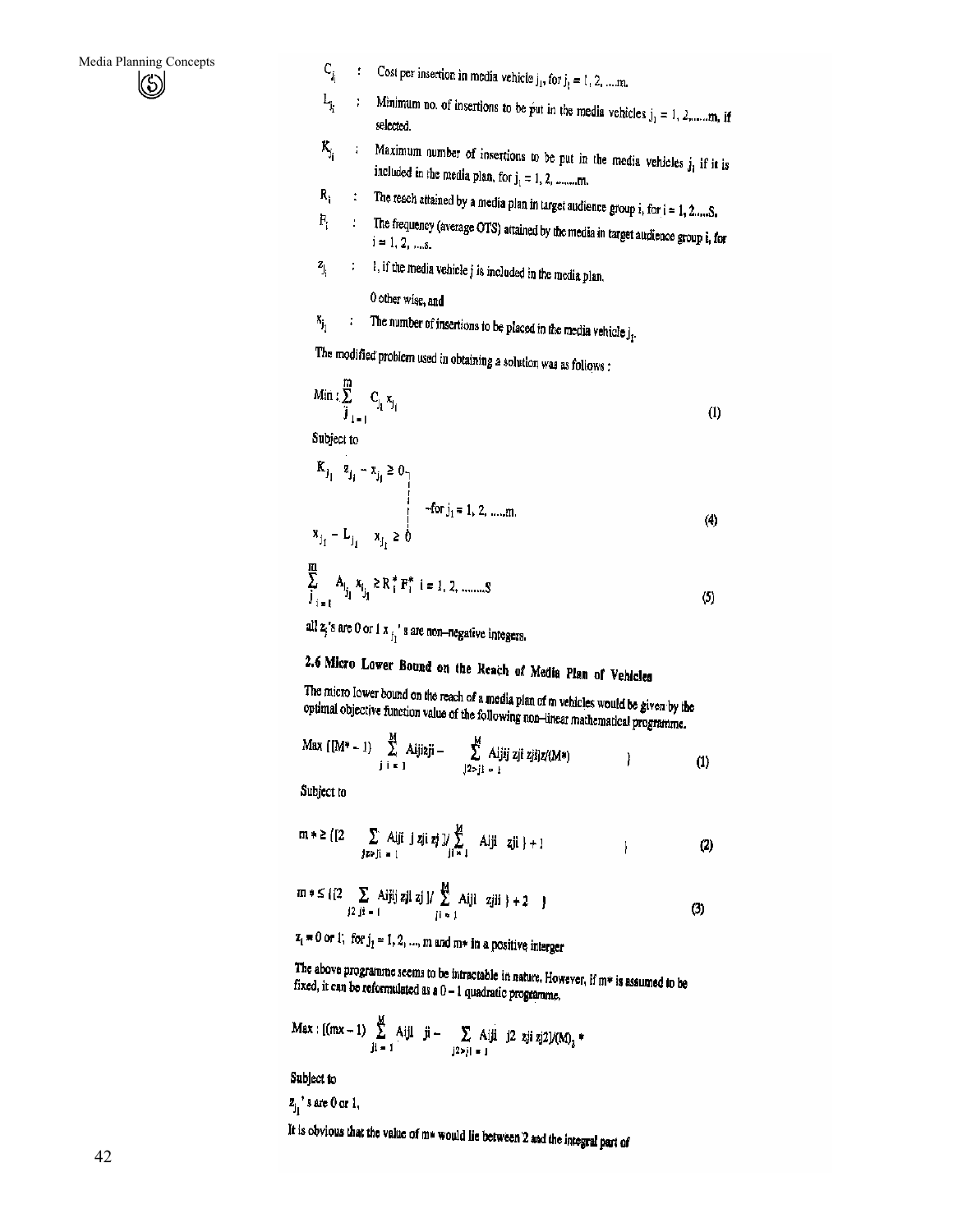$$
\{2 \qquad \sum_{j\, 2\, >\, j\, i \ \, =\, j\, j} A^i_j \sum_{j\, i \ \, \equiv\, 1} A^i_j \, +\, 2\, \mid\, \sup\, M \, * \, * \,
$$

Media Selection, Planning and Scheduling  $\left(\zeta\right)$ 

For each value of m<sup>\*</sup> starting from 2 to m<sup>\*\*</sup> a different 0 -I quadratic programme could be formulated and solved. It would be easy to check back whether the actual value of m\*, in different cases, satisfied the constraints (2) and (3). The maximum objective function value corresponding to the solution for which m\* satisfies constraints (2) and (3) would be the optimal value of the non-linear programme (1) - (3). As such, this value would be the micro lower bound on the reach of the media plan in target audience group i.

### **2.7 The Implementation Model**

The MRF and the solution procedure outlined above were applied to develop a media plan for a frequently bought, low value, daily use convenience-packaged product in one of the four zones of India. The model required some judgemental data as well as some hard data.

### **2.7.1 Data for the Zonal Plan**

The media plan was to be developed only for the western zone. The user decided that the target audience groups for the product were all adults residing in urban areas in :

- a) Middle-middle income category
- b) Upper-middle income category
- c) Upper income category
- d) Gujarat State
- e) Madhya Pradesh State
- f) Maharashtra State

**2.7.2** The following data was then generated for the MRF model. The judgemental data was arrived at through discussions with the user.

- a) **Publications to be considered :** In all, 46 publications were considered to be appropriate for advertising the product.
- b) **Minimum and maximum number of insertions :** For each of the 46 publications, a minimum and a maximum number of insertions were specified. The minimum number of insertions was decided on the basis of the judgement that if a publication was included at all in the media plan, it would have a number of readers who did not read other publications; therefore, such readers should be provided a minimum number of OTS to get some response, The maximum number of insertions reflected the judgement of the user that a larger number of insertions would not lead to added response.
- c) **Minimum reach:** On the basis of past research on the usership of the product and the expected sales in the period for which the media plan was being developed, reach targets in the three income groups for the zone as a whole were specified. Minimum reach was not specified in the three states because it was assumed that the reach in each income category of a state would be proportional to the reach for the zone as a whole in the category (see Table 2.1 (annexure) for the reach specified by the user).
- d) **Minimum average OTS:** For the three income categories, it was thought that an average of 20 OTS per person would be required to evoke reasonable response from an individual.
- e) **Total OTS:** The minimum total OTS desired in a state was specified as proportional to the sales potential of the state in the zone. (Item g - e constituted the judgmental data required for the MRF model, In any. application of the model the user has to provide these judgemental data.)
- f) **Media audience and cost data :** The audience of each of the 46 publications in each of the six target audience groups was obtained from the NRS report, Common audience of all combinations of two of the 46 publications in the three income categories (in which minimum reach was specified) was also required in the model. The NRS report provided common audience data on the basis of overall media vehicle audiences and not in each income category. To obtain the common audience between any two publications in each income category, the user agreed to make an assumption, The assumption, was that the ratio of the common readership of one publication with another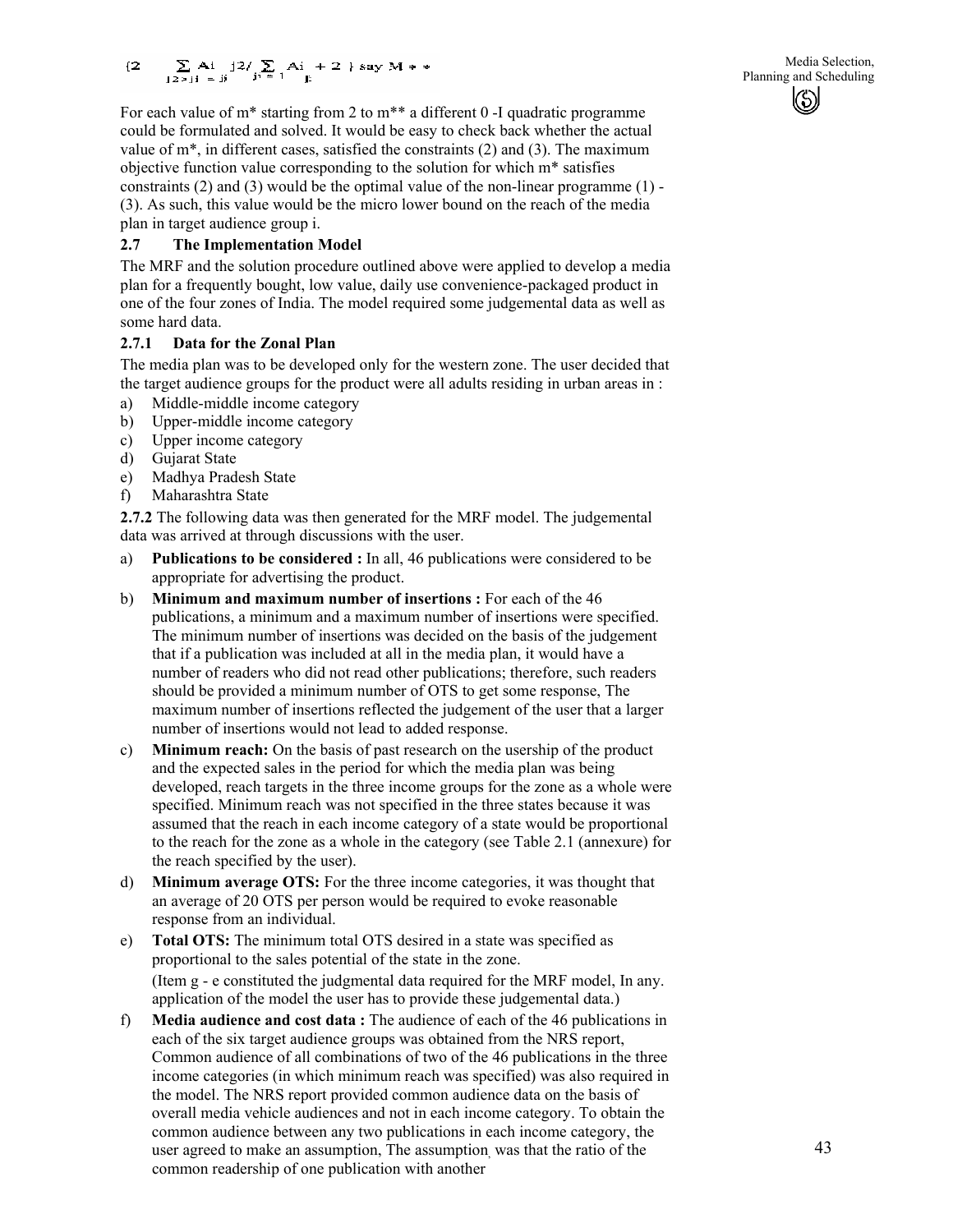Media Planning Concepts to its readership would be the same in all the income categories in a zone. For example, assume that 10% of all the readers of the Times of India also read The Indian Express. Then, in each of the income categories also, 10% of the readers of The Times of India were assumed to read The Indian Express.

g) The cost per insertion in each of the 46 publications was provided by the user.

### **2.8 The Results**

Using the above data, the MRF model was formulated and solved to obtain the minimum cost media plan. A comparison of the desired reach and OTS values in each target audience group and the values achieved by a media plan developed by the user and the plan developed by applying the heuristic method was made.

Results of the comparison are presented in Table 2.1 (annexure). It may be noted that knowledge about the reach and average OTS per person for the user's plan could be had only by using the method of estimating reach suggested here.

These results showed that the media plan developed through the application of the method had about 40% lower cost in comparison with the plan developed by the user.

|    | Characteristics                                                                                                       | Desired<br>Minimum          | Media plan developed by Heuristic |                                |  |
|----|-----------------------------------------------------------------------------------------------------------------------|-----------------------------|-----------------------------------|--------------------------------|--|
|    |                                                                                                                       | Value                       | User                              | Method                         |  |
| ŧ. | Publications in the final plan (Nos.)                                                                                 |                             | 46                                | 28                             |  |
| 2. | Total Cost (Rs.)                                                                                                      |                             | 1.88,366                          | 64,690                         |  |
| з. | Minimum reach in income category (in lakhs)<br>a) Upper<br>Upper middle<br>ы)<br>C)<br>Middle<br>đ)<br>Total          | 6,5<br>12,2<br>19.6<br>38.3 | 8.58<br>13.2<br>24.0<br>45.70     | 8.82<br>12.3<br>23.06<br>43.30 |  |
| 4. | Average frequency (DTS) per individual<br>in income category (Nos.)<br>a) Upper<br>b)<br>Upper middle<br>e)<br>Middle | 20<br>20<br>20              | 25.0<br>24.4<br>23.5              | 21.0<br>21.0<br>21.6           |  |
| 5. | Total OTS in state (in lakhs)<br>Maharashtra<br>a)<br>Ъ)<br>Gujarat<br>c)<br>Madhya Pradesh                           | 467<br>[6]<br>138           | 981.00<br>389.00<br>212.00        | 813.73<br>346.85<br>235.70     |  |

Table 2.1 (Aunexure) : Comparison of Media Plans for a Zone

### **2.9 The Evaluation of the Model**

The MRF model provides certain advantages to the media planner. But it has its limitations.

### **2.9.1 Advantages**

- a) Solution of the mathematical programme provides the user with an improved (lowest cost) media plan as compared with the non-formal, manual method. The improved results are mainly due to a better method of estimating the minimum reach of a media plan and a systematic search for improved solution through higher speed devices (computer).
- b) The decision parameters used in the model are the ones currently being used by advertising practitioners in India (i.e. reach and average OTS per person reached). As the methods of obtaining these parameters for a media plan were not well known so <sup>f</sup> ar in the profession, the use of even these parameters was not explicit. The MRF model forces a media planner to state explicitly the requirement of reach and average OTS which will be consistent with the general marketing objectives. As such the use of this model will, most probably, help the practitioners in sharpening their own judgement.
- c) The model in its current form is capable of dealing with multiple target audience groups.